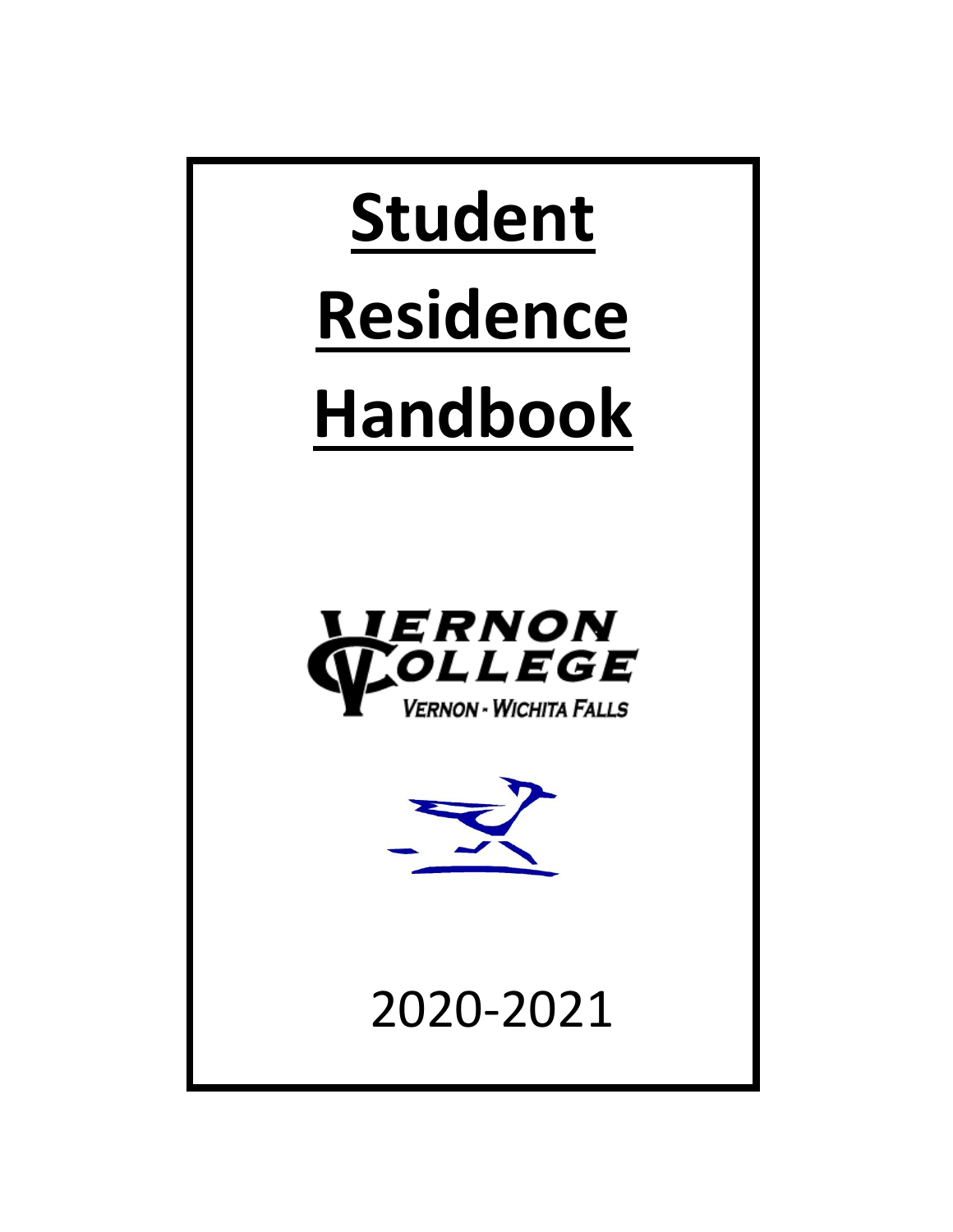## **FORWARD**

Vernon College's Student Residence Handbook is a source of valuable information regarding the student's responsibilities, obligations, and privileges while residing in student housing. This handbook is distributed to residents during room check-in. Additional copies are available in the housing office and published on the Vernon College website.

Failure to read this handbook does not excuse students from the requirements and regulations described herein. Since the policies and statements contained herein are subject to continuous review and evaluation, Vernon College reserves the right to make changes at any time without notice. This publication is for information only.

No person shall be excluded from participation in, denied the benefit of, or be subject to discrimination under any program or activity sponsored or conducted by Vernon College, on any basis prohibited by applicable law including, but not limited to, race, color, origin, religion, gender, or disability.

Vernon College reserves the right to refuse housing service to any person convicted of a felony. Individuals required to register by Texas Law or Megan's Law will not be allowed to live in Vernon College Student Housing. Although we believe the individual can be rehabilitated, we also have to take into consideration the safety of the entire community.

This publication is a representation of material found in detail in the college catalog and the student handbook.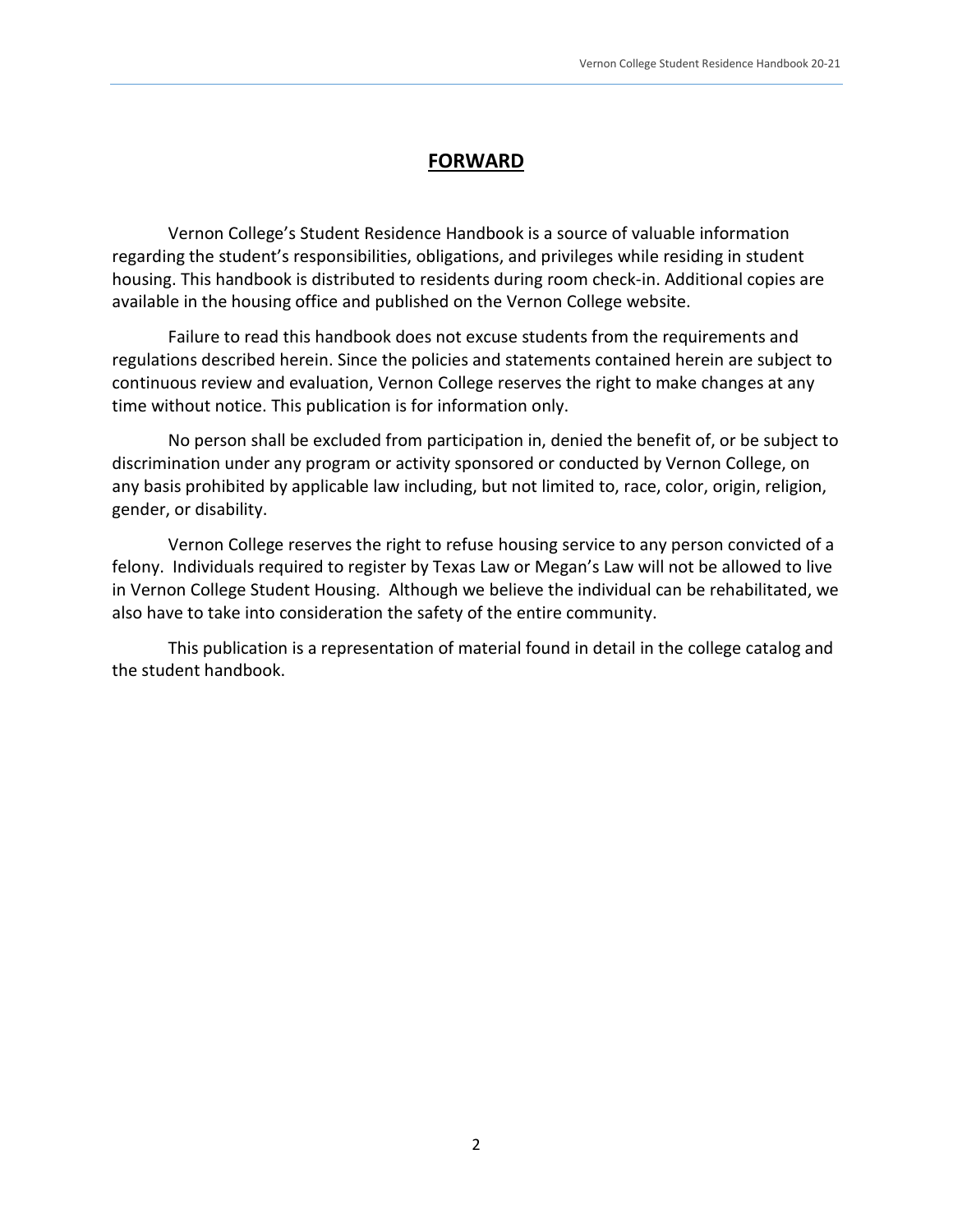## **Table of Contents**

| Internet Access, Inappropriate Network Use, and Internet Safety and Best Practices 15-16 |  |
|------------------------------------------------------------------------------------------|--|
|                                                                                          |  |
|                                                                                          |  |
|                                                                                          |  |
|                                                                                          |  |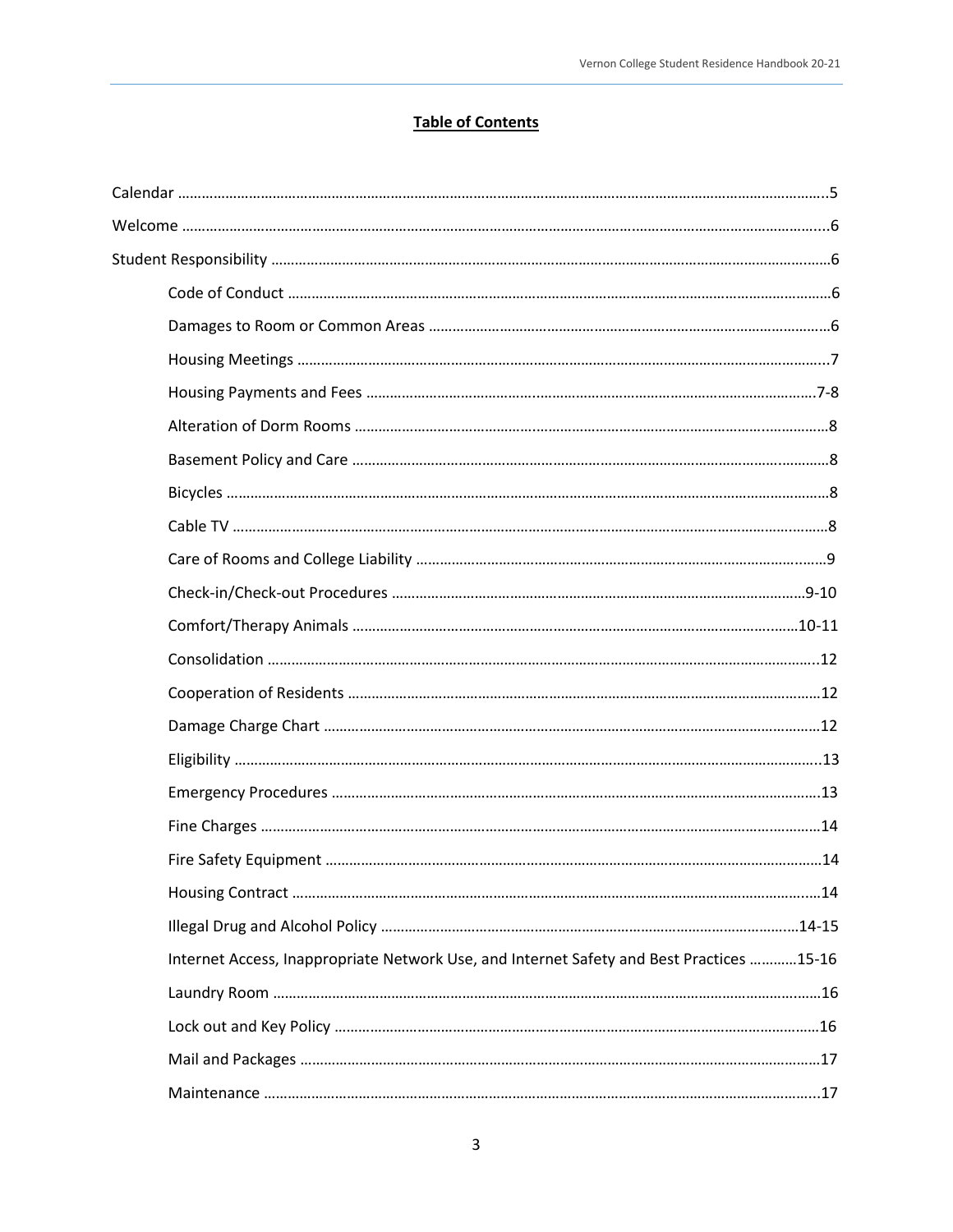| Vernon College Student Resident Center Rule Infraction Record and Fine Charge List27 |  |
|--------------------------------------------------------------------------------------|--|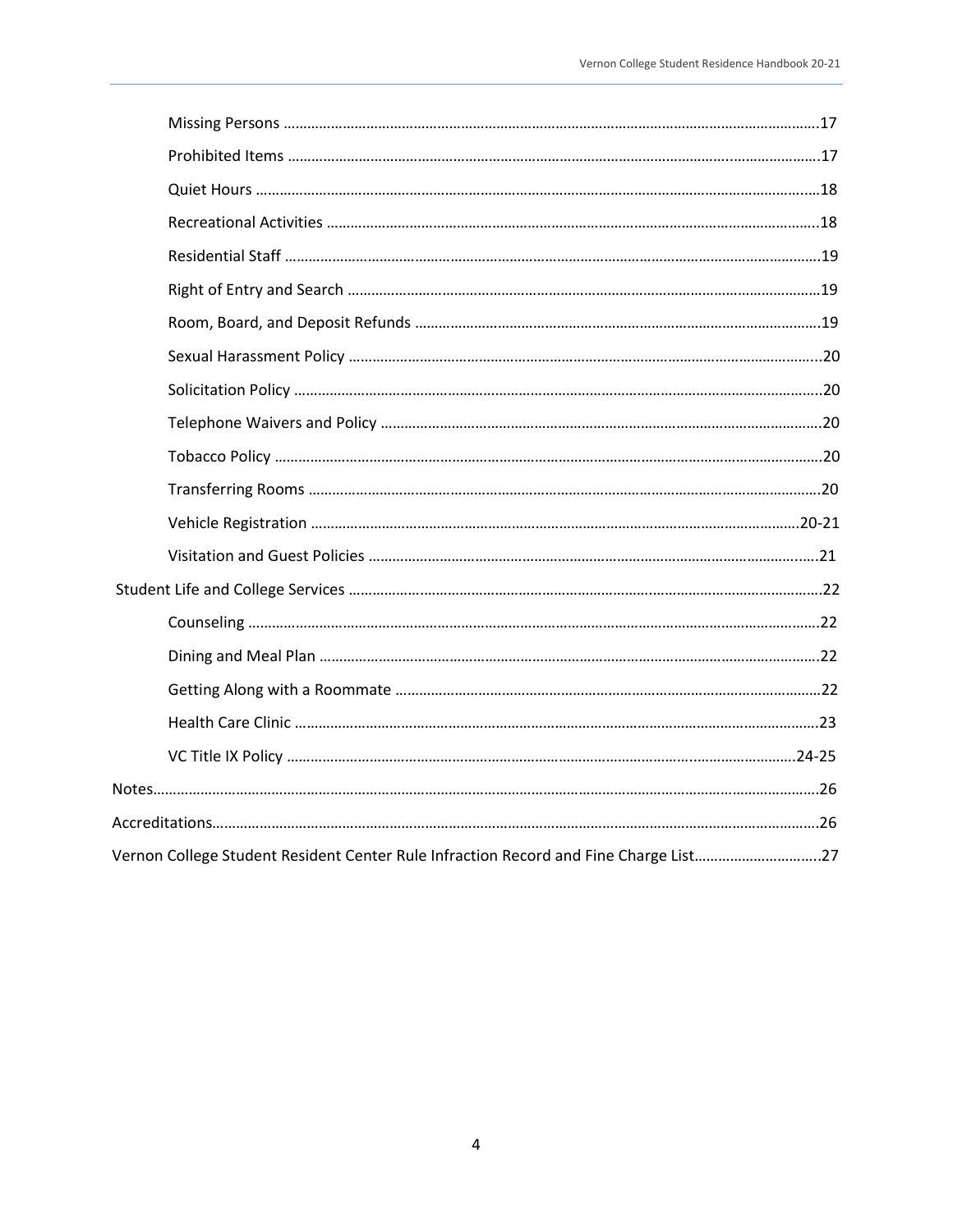# **Calendar**

#### FALL 2020

| August 18      | Residence hall opens                                             |
|----------------|------------------------------------------------------------------|
| August 18      | Final registration for fall classes                              |
| August 24      | Classes begin                                                    |
| August 26      | Mandatory Housing Orientation at 6:30 pm in the Auditorium       |
| September 7    | Labor Day Holiday - No class                                     |
| October 27     | VC Sports Day -No Class                                          |
| November 25-28 | Housing will close for Thanksgiving Holiday (Check-out time TBA) |
| December 6-10  | Final exams                                                      |
| December 10    | Last day to check out of residence halls for winter break        |

#### SPRING 2021

| January 12  | Final registration for spring classes       |
|-------------|---------------------------------------------|
| January 12  | Residence hall opens                        |
| January 18  | Martin Luther King Jr. Holiday- No class    |
| January 19  | Classes Begin                               |
| March 12    | Housing will close for Spring Break         |
| March 15-20 | Housing closed for Spring Break             |
| March 21    | Housing opens (Check in time TBA)           |
| April 2     | Good Friday Holiday - No class              |
| May 10-13   | Final exams                                 |
| May 15      | Last day to check out of residence halls*** |
| May 15      | Commencement                                |

*\*\*\*For those participating in commencement, special arrangements may be made for additional time of occupancy with permission from the Director of Student Housing.*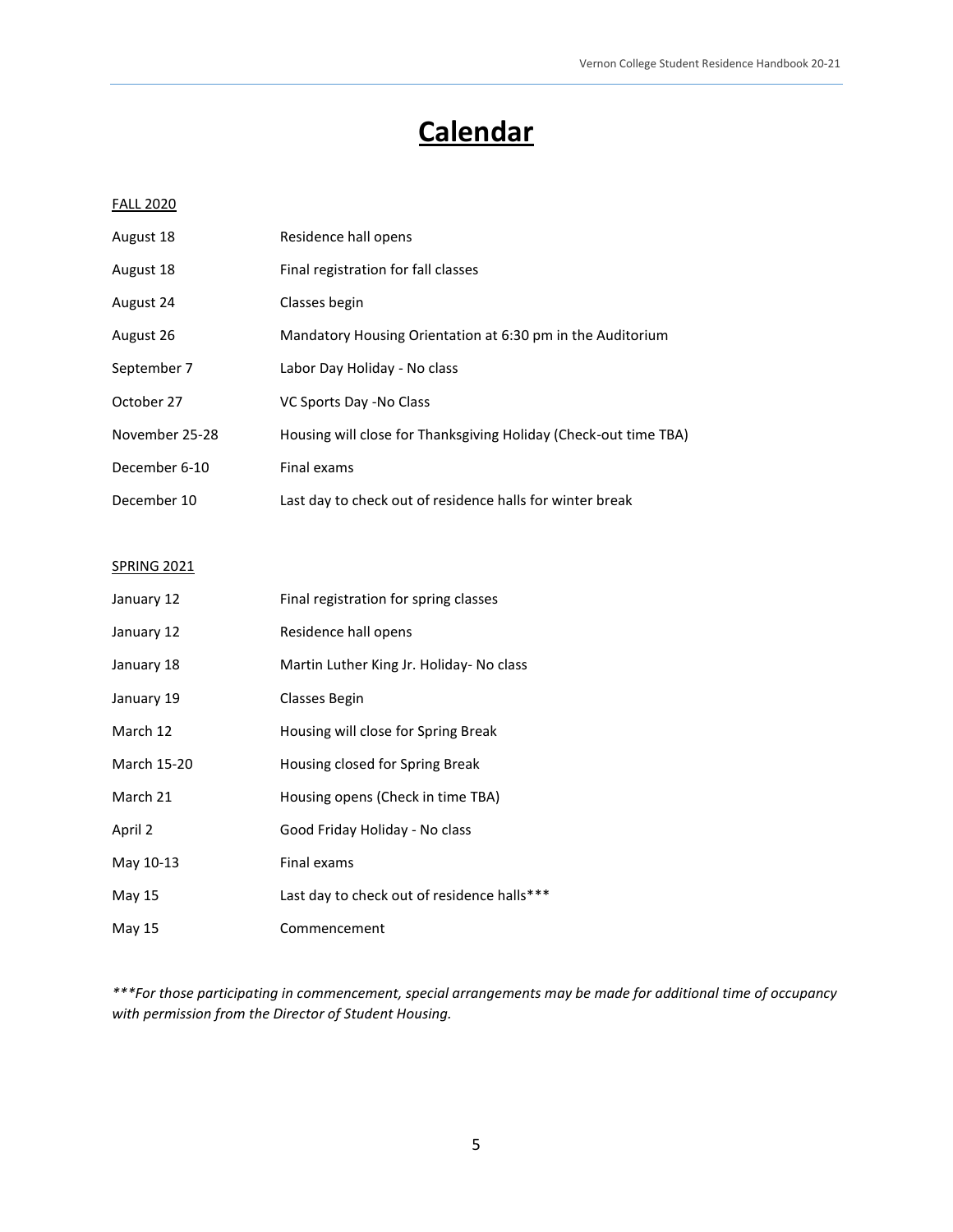# Welcome

Welcome to Vernon College residential life. In order to assist students in pursuing their educational goals, Vernon College offers residence halls. Living on campus provides students with the life experience and educational benefits of group living. Vernon College is dedicated to this educational experience and providing a safe, comfortable living environment. With these responsibilities in mind the following policies and procedures have been set up to ensure the safety of the residents as well as to protect the college's property.

# Residence Guidelines, Procedures, and Policies

## **Code of Conduct**

Students are expected to conduct themselves in accordance with generally accepted standards of good behavior and good taste. Standards and procedures which encompass the Code of Student Conduct are considered as College policy. Enrollment in Vernon College is considered by the College as implicit declaration of acceptance on the part of the student of college regulations. It is stressed that all local, state, and federal laws are supported by the College. Being a student does not exempt a person from being a law abiding citizen.

All student housing residents are expected to become familiar with the Code of Student Conduct found in the *Vernon College Student Handbook*. In addition to the Code of Student Conduct, individuals occupying student housing are also prohibited from the following:

- A. Students who harm themselves, or any other student, are in violation of the Code of Student Conduct.
- B. Inappropriate behavior such as nudity, spectator sex, and any other behavior deemed as inappropriate by the Director of Housing and/or Dean of Student Services.
- C. Gambling of any type.

## **Damages to Room or Common Areas**

In order to provide students with the best possible residential experience at Vernon College, the housing and maintenance staff monitor the college's property including rooms, common areas, and grounds. The student is individually responsible for the cost of replacement or repair of any breakage or damage to his/her room or furnishings, or any other on campus damage for which the student is responsible. The student is responsible for the cost of any extra-ordinary cleaning, replacement, or repair of items in the common areas. At the time of check out, the college reserves the right to forfeit the housing deposit due to damages. The resident is responsible for the actual cost of replacement or repair of any damage if said cost exceeds the housing deposit. Charges will be evenly assessed to each member of an assigned room in which the student resides in the event the responsible person remains anonymous. A damage charge chart has been provided on page 12 of this handbook.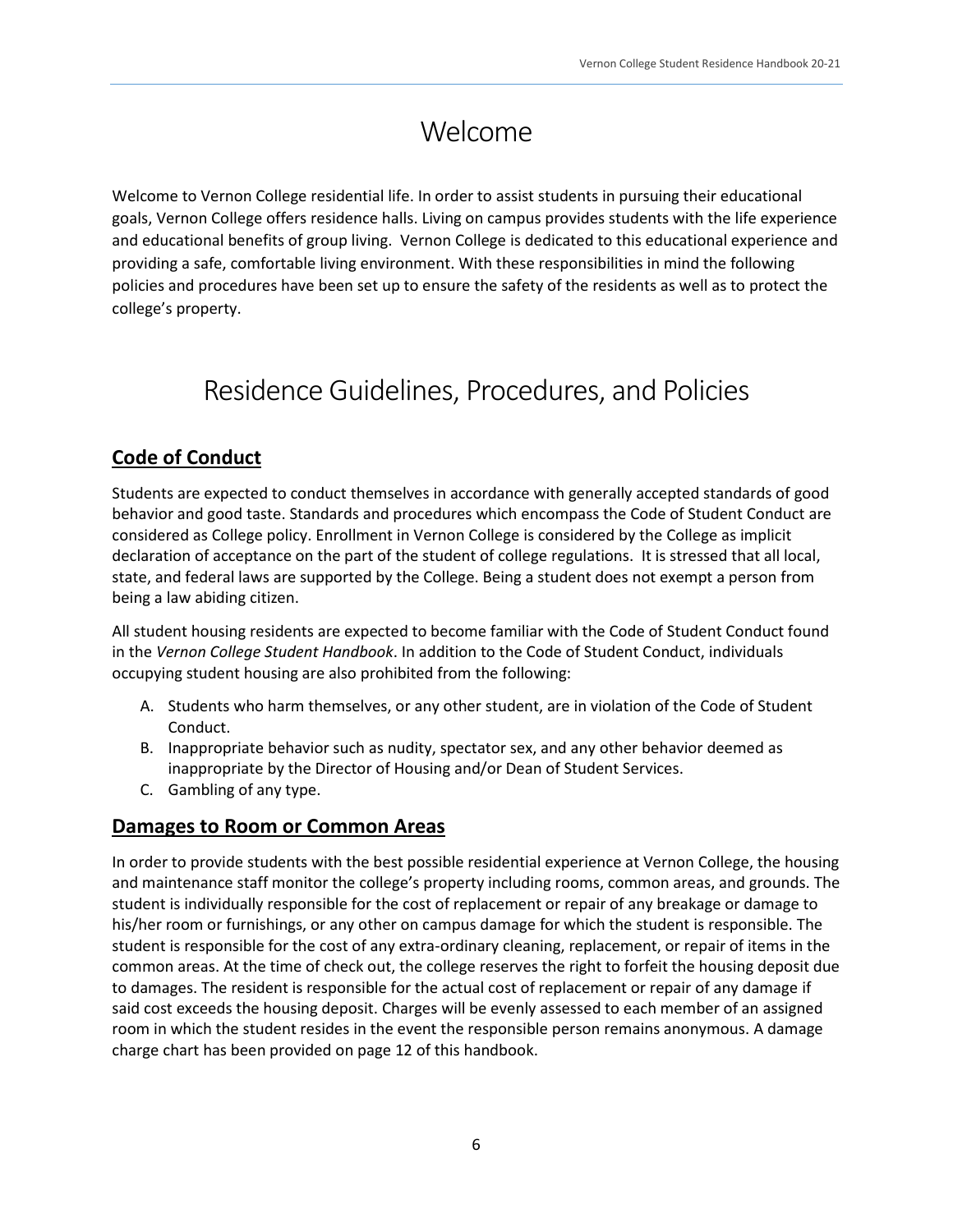## **Housing Meetings**

Students will periodically be required to participate in mandatory Housing meetings. In order to better benefit from living on campus, the Housing and Student Services staff use this time to inform students of rules and regulations, upcoming student activities, health and safety information, campus updates and other general housing information.

Vernon College Housing will also meet at least monthly with the Vernon College Student Housing Board (VCSHB) during the fall and spring semesters. The VCSHB will be comprised of 1 member of each Vernon College athletic team (rodeo, softball, volleyball, and baseball) as well as at least 2 traditional students that are housed in the dormitory. The VCSHB will meet 6 times during the academic year with the Director of Housing and Resident Assistants. Their charge will be to discuss and address any outstanding issues regarding policy, procedure or practices and also provide input on activities and scheduling of activities.

## **Housing Fees**

| Room Rent - \$500.00  |  |
|-----------------------|--|
| Board Fee - \$1605.00 |  |
|                       |  |
| Room Rent - \$500.00  |  |
| Board Fee - \$1647.00 |  |
|                       |  |
|                       |  |

Fall and Spring—Room and board rates are based on a per person, per semester charge (2 persons per room). The student agrees to pay room and board fees and other properly billed charges (i.e., damages) at the times scheduled by the College. Room and board charges are due and payable by the semester and may be paid by one of the following methods:

- 1. Total semester charge paid at the time of occupancy **(prior to move-in)**.
- 2. Enrollment in the FACTS payment plan.

NOTE: The room deposit is not a part of the housing fees.

Vernon College accepts the following methods of payment: Visa, MasterCard, money orders, cashier's check, personal check or cash. Banks in Vernon and Wichita Falls offer free checking accounts for college students. Vernon College will **NOT** accept out-of-country checks, out-of-country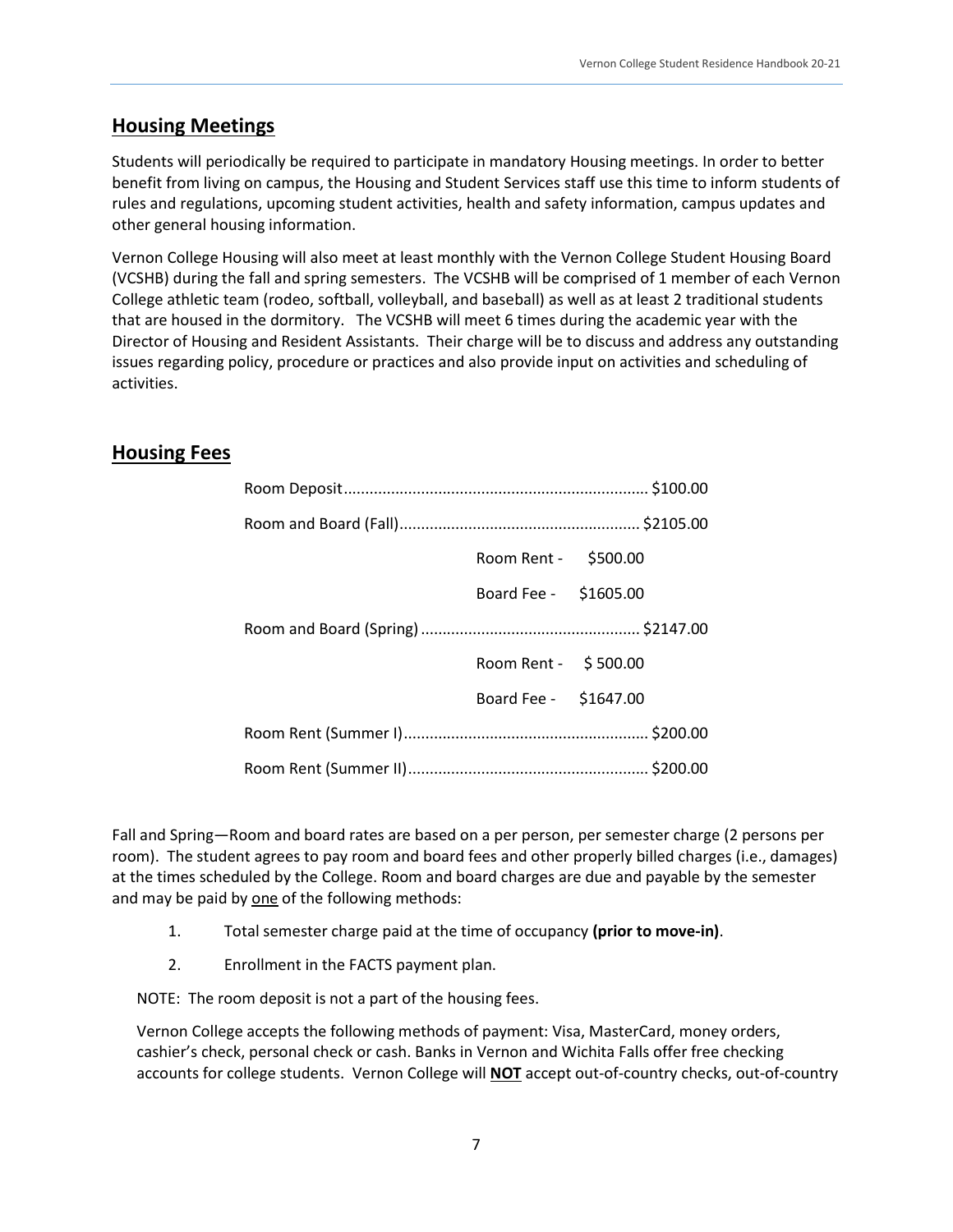cashier's checks, out-of-country personal checks, out-of-country travelers' checks or out-of-country money orders. Contact the Vernon College business office with any questions.

- A. Summer—Summer terms will be contracted in accordance with the dates set out in the current catalog or schedule of classes. Board is not available in the summer.
- B. All rates as well as any additional charges for room use are subject to change by the College with appropriate notice.

C. A \$100.00 refundable room deposit is required to reserve occupancy in student housing. If at time of check-out the student has no outstanding charges or room damages and has followed proper check-out procedures, the room deposit will be processed for refund. The deposit will not be reimbursed unless the student has checked out of their room properly.

## **Alterations of Dormitory Rooms**

No changes will be made in college housing by the resident without written permission from the Director of Student Housing. This includes but is not limited to shelves, partitions, wallpaper, painting, plumbing, heating, and other structural changes, alterations to furniture, or the removal of furniture and its replacement with items owned by the student. The use of nails or markers on the walls, furniture, mirrors, or doors is prohibited. Do not remove locking screws or blinds from the windows. For the safety of the student and to prevent damage to residence hall furniture, stacking/ bunking beds is not permitted. The use of Command Strips is acceptable but incorrectly removing them and causing damages to the wall will result in a fee.

## **Basement Policy and Care**

Vernon College provides a large basement open to student residents for organized study groups, movie nights, ping-pong, and social events. Residents are responsible for cleaning the area after use and for any damages. The college reserves the right to prohibit specific residents from use of the basement based on misuse or continued failure to keep the area clean. No furniture can be removed from the basement.

## **Bicycles**

The storage of bicycles is not permitted in the resident's room, lobby area, or basement. For the convenience of the housing residents, Vernon College has provided a bicycle rack outside of the main dorm. The resident must provide their own lock. Vernon College is not responsible for lost, stolen, or damaged property. (Please see *Care of Rooms and College Liability*)

## **Cable TV**

Basic cable is provided in each room. For service beyond basic cable, students must contact the local cable provider to make arrangements at the students' expense. The resident must provide their own cable cord.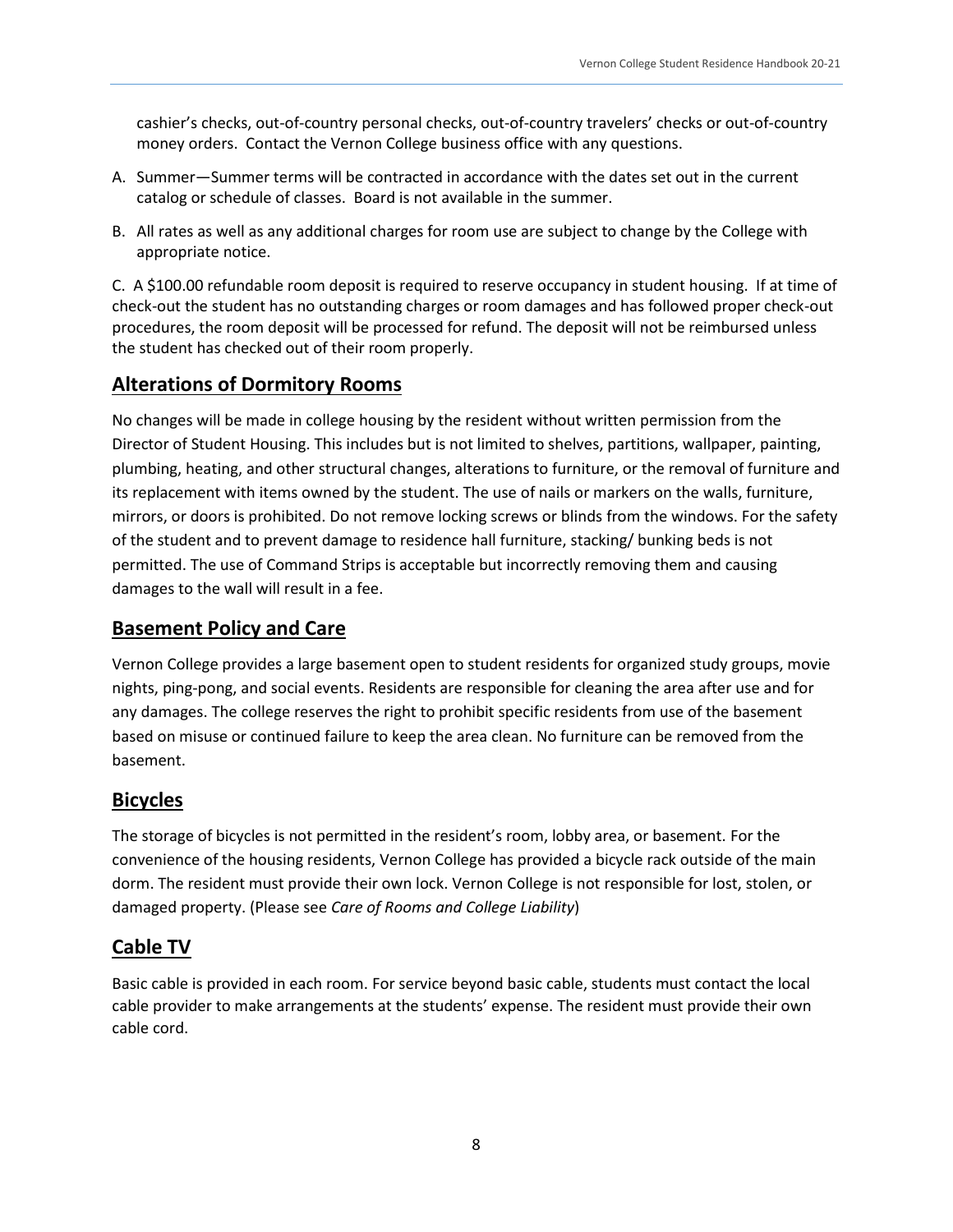## **Care of Rooms and College Liability**

The resident is responsible for cleaning her/his assigned room and bathroom. Removing waste materials regularly and keeping the floor clear of obstructions are important health and safety measures expected of every resident. For compliance with health, maintenance, safety, and college housing regulations, the college reserves the right to periodically inspect a student's room with or without notice. All attempts will be made to have the inspections announced in advance and scheduled when one or both residents are available, although some inspections such as visitation check, drug or alcohol check, etc., may be unannounced. The College shall assume no responsibility for the theft, vandalism, destruction, loss of money, valuables, or other personal property belonging to, or in the custody of the student for any cause whatsoever. It is the student's responsibility to keep their rooms locked at all times. Each room door has a locking knob as well as a locking deadbolt; students are encouraged to use both in order to maximize security. Students are encouraged to carry their own property insurance.

## **Check-in/Check-out Procedures**

#### CHECK-IN

Each resident should report directly to the housing office during posted times. Follow the instructions to ensure a smooth and proper check-in:

- A. Go to the housing office and report to the residence hall staff member on duty.
- B. Sign in to receive a room assignment and fill out a check-in card.
- C. Go to the assigned room with the check-in card and check the condition of the room. Be sure to note ANY damaged or missing items (as listed on the check-in card). Residents may be charged for unreported damage. Sign and return the card to the staff member on duty.
- D. Once a resident has completed the check-in card, a housing staff member will issue keys (door and mailbox) and a Student Residence Handbook. All residents are issued a mailbox key and a room key by the Director of Student Housing or residence hall assistants. The loss of a key should be reported immediately to the Director of Housing. In order to maintain security, the lock will be changed and new keys issued. There will be a charge for the cost of this service. For security purposes, the rooms should be locked at all times. The student shall not alter or duplicate any room or mailbox key. Any student in possession of a duplicate key will be charged for replacing the lock.

#### CHECK-OUT

The Director of Student Housing (or residence hall staff member) and the resident must complete the check-out form. The student must sign the check-out form and leave it with the residence hall staff. Failure to check-out properly and turn in the room key can result in academic records being withheld by the College and will result in forfeiture of the room deposit. If there are damages in excess of the deposit, the College reserves the right to withhold academic records until the damages are paid. Residents that no longer require Vernon College housing must complete a Room Deposit Refund Request form at the time of check-out.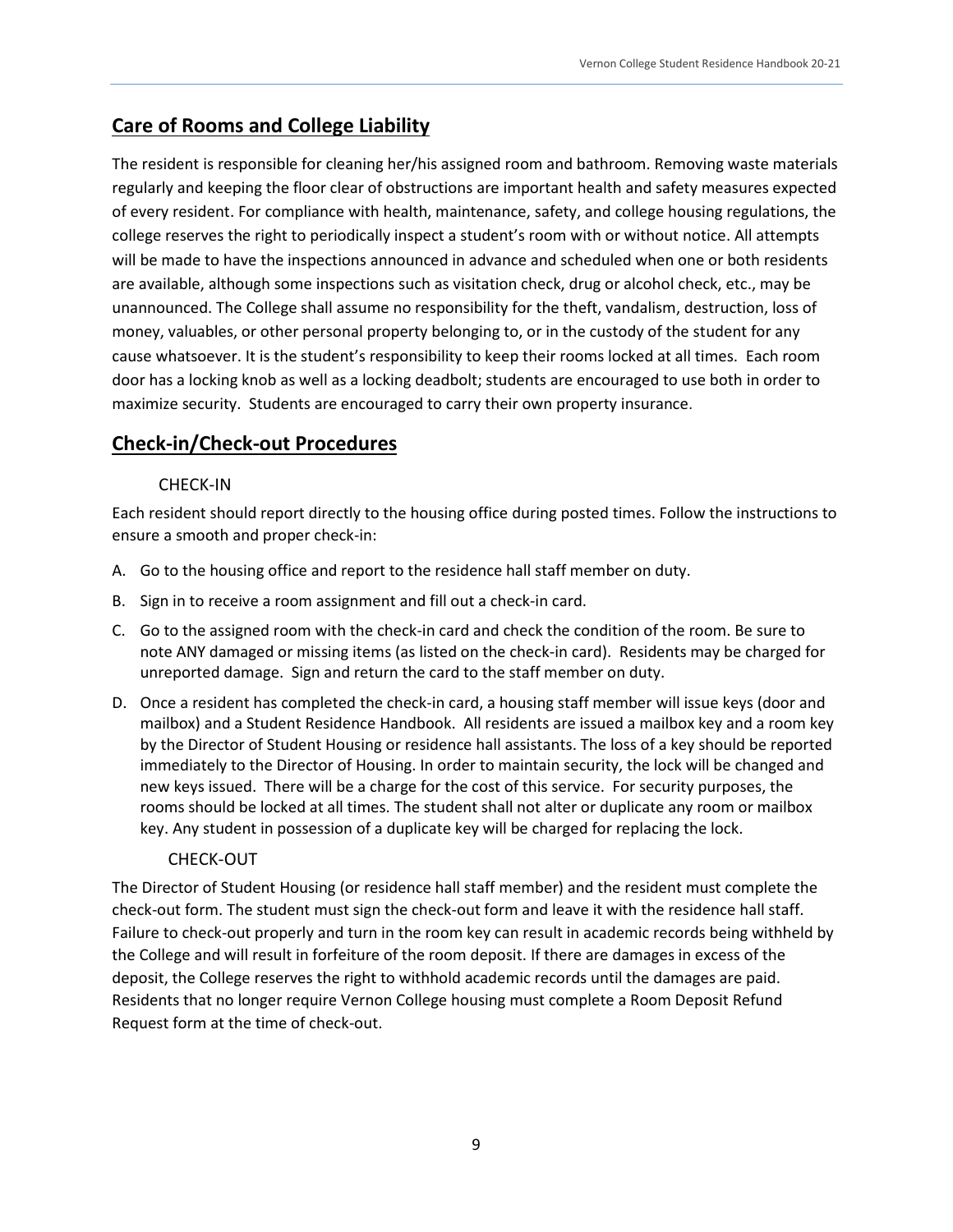When checking-out:

- A. Be sure that all items are still in the room that were there at the time of move in; these may be checked against the check-in form.
- B. Clean the room and bathroom facilities. Any student leaving a room dirty will be charged the cost for cleaning service.
- C. Turn in room key and mailbox keys to the Housing Office.
- D. If a student is graduating and needs to remain on the campus until graduation, arrangements to stay in the dorm may be made through the Director of Student Housing.
- E. Personal mail will be forwarded for a period of three months, to the address given by the student at check-out.

## **Comfort/Therapy Animals**

#### COMFORT AND THERAPY POLICY

Vernon College recognizes the rights of Housing Residents to have Comfort Animals or Therapy Animals. Comfort and Therapy Animals may also be called Emotional Support Animals. *This is different from Service Animals which are registered with the Office for Students with Disabilities (OSD).* Service Animals registered with Vernon College OSD are allowed access to all areas of the institution. Comfort or Therapy Animals are only permitted in Vernon College housing (They are not permitted in classrooms, administrative buildings, dining halls, housing common areas, or gyms and athletic fields).

No animal will be permitted in Vernon College Housing that:

- Does not have prior approval by the Vernon College OSD Office, the Dean of Student Services and Vernon College Housing Office
- Poses a direct threat to the health and safety of other students or staff
- Would cause substantial physical damage to Vernon College facilities or other residents
- Would fundamentally alter the nature of Vernon College Housing operations
- Is defined as "dangerous wild animals" in the Texas Health and Safety Code 822.101 (big cats, apes, bears, hybrids of these animals), primates, high rabies risk animals (bats, fox, raccoon, coyote), venomous animals, or domestic animals with an unknown health history are not allowed

The Dean of Student Services, OSD Coordinator, and the Housing Director will make the final determination for on-campus residents requesting a waiver of the "no pets" policy so that they may have a Comfort or Therapy Animal. A decision about if a particular accommodation is reasonable is a fact intensive, case-specific determination. To request to have a Comfort or Therapy Animal in Vernon College Housing, the student must submit the following to the Office for Students with Disabilities:

- Complete a Disability Services intake form
- Provide a Comfort or Therapy Animal Request letter completed by a licensed mental health professional (therapist, psychologist, or psychiatrist – not a family doctor) on his/her letterhead that states the student is under his/her care, is emotionally or psychiatrically disabled, and prescribes a Comfort or Therapy Animal for the specific student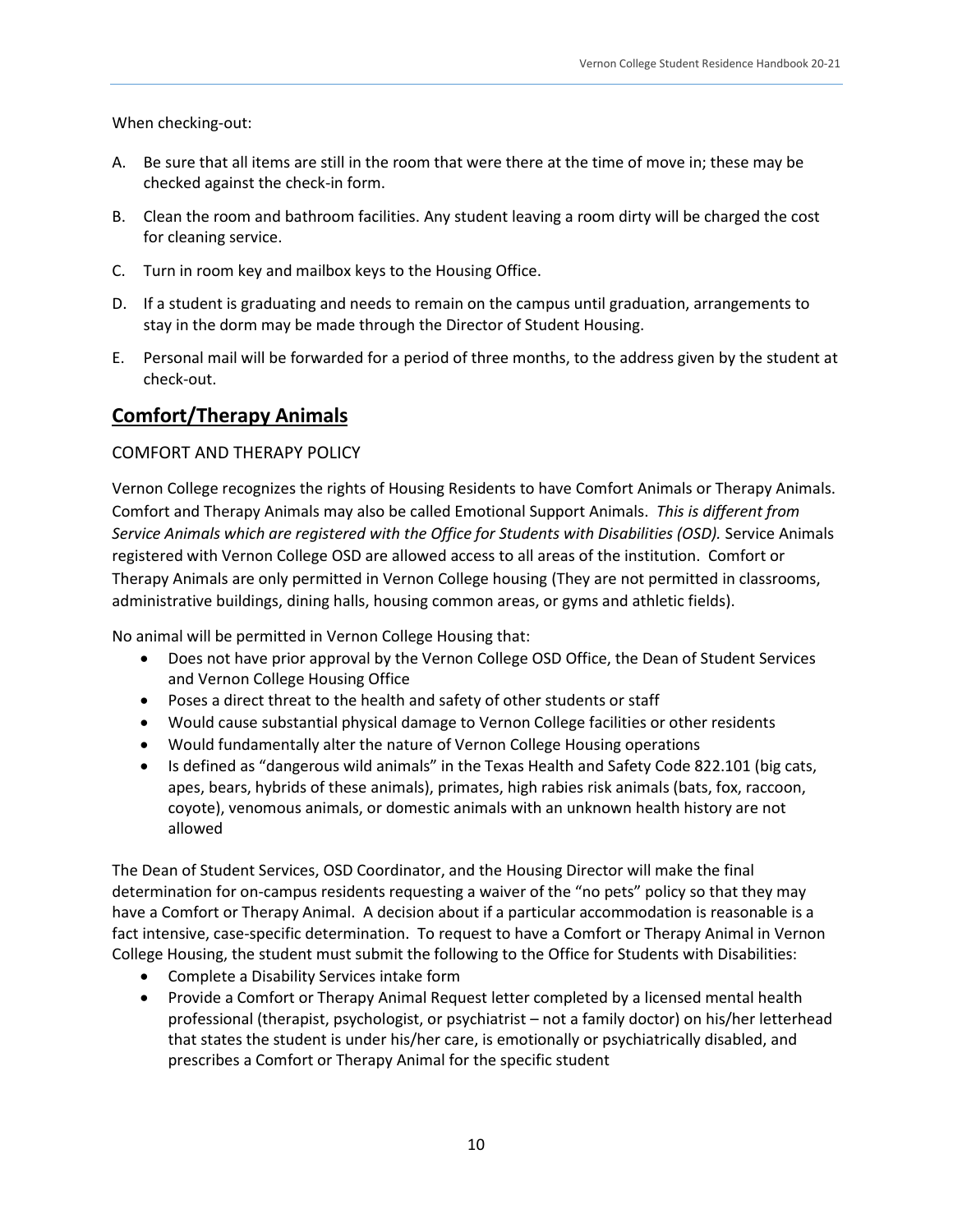Provide documentation from a licensed veterinarian that the animal is inoculated and free from diseases. The paperwork must also show that all shots are updated and in compliance with Wilbarger County and the City of Vernon requirements

If a Comfort or Therapy Animal is approved, the student will be required to complete animal registration paperwork with the Vernon College Housing Office.

Residents with approved Comfort or Therapy Animals will not automatically be assigned a private room. Efforts will be made to match students with Comfort or Therapy Animals to potential roommates to whom contact has been made to prevent possible incompatibilities such as allergies or other concerns. If a private room is requested, and available, approved standard private room rates will apply. A specific exercise location for the Comfort or Therapy Animal is the responsibility of the student. Comfort or Therapy Animals may not be fed food or scraps from on campus dining.

In addition to complying with ADA guidelines, Vernon College Housing policies, and community standards, residents with Comfort or Service Animals must meet the following expectations:

- Animals must be on a leash, in a carrier, in a cage or otherwise restrained when not in the residents room
- Animals must receive daily care (food, water and attention) from the resident
- Animals must be kept clean, their waste disposed of properly, and any problems with fleas or ticks promptly eliminated
- Animals must not bite or make excessive noise barking, growling, screeching howling, crying, etc...
- Residents will be responsible for any damages caused by the animal
- Repeated complaints by students, residents or staff about an animals hygiene or behavior, without prompt resolution, may result in removal of the animal
- If the animal poses an immediate threat to other Vernon College students or Vernon College staff, Wilbarger County Animal Services may be contacted to remove the animal immediately
- All liability for the actions of the animal is the sole responsibility of the owner
- The owner of the animal must notify Vernon College Housing staff, immediately, if the animal escapes or is lost
- Residents are not allowed to leave the Comfort or Therapy Animal unattended overnight at any time. If a student will be gone from Vernon College Housing overnight the Comfort or Therapy Animal must be removed from Vernon College Housing.

Violations of the above policy may result in immediate removal of the animal and permanent revocation of the Comfort or Therapy Animal privileges for the resident.

Expectations of residents with Comfort or Therapy Animals with regard to checkout:

- Checkout must be scheduled by appointment with the Director of Housing
- The room must be completely clear of animal hair
- The room must be cleaned sufficiently to eliminate any animal or waste odor
- Residents will be charged upon check-out, if any additional cleaning, deodorizing, or disinfecting is required to remove animal hair, dander, waste or odor.

**NOTE: Pets are strictly prohibited in Vernon College Resident Housing (even temporarily.) "Pets" include mammals, reptiles, amphibians, birds or insects. Having an unauthorized animal in a dorm room or indoor public area will result in a removal of the animal and a fine of \$250***.*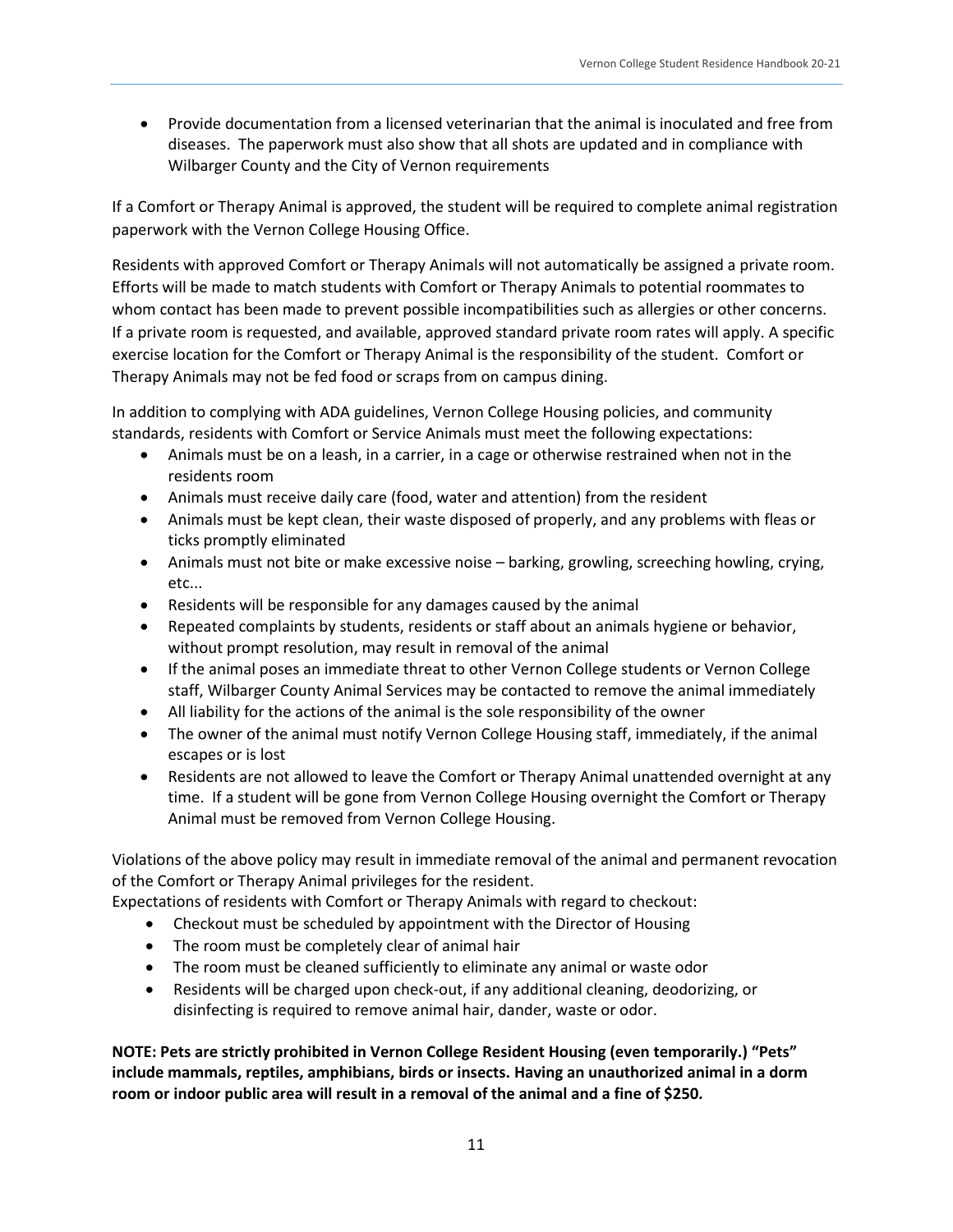## **Consolidation of Room Assignments**

The College reserves the right to assign or reassign space for the benefit of the institution, individual student, roommate, or suitemate(s). Students who do not wish to have a roommate will be given the option to contract for a room as a "single" when space will permit, or they must agree to accept the assignment of a roommate. Consolidation is an effort to equitably achieve maximum use of the student residence center space, as well as to create the safest possible environment for all residents. If a conflict between the two residents arises, one or both may choose to select new rooms at the discretion of the Director of Student Housing. A student who elects to use a room as a single or fails to consolidate is subject to an additional charge. Students are not allowed to "trade" rooms or move to other rooms without the prior approval of the Director of Housing.

**NOTE: Single occupancy will not be considered until all double occupancy requests have been satisfied. Single occupancy, when available, will result in the doubling of the room rent fee.**

## **Cooperation of Residents**

Students are required to cooperate with campus police/security by showing student identification when requested. Students are urged to report any suspicious incidents or individuals on campus to campus police/security or to the housing staff member on duty. To contact campus police/security, a student may call the main switchboard at 940-552-6291 and ask for campus police/security or in emergencies, when time is of the essence, a student should call the Vernon Police Department by dialing 911. At the beginning of each semester there will be a mandatory housing meeting where the students will receive contact phone numbers for VC security and on duty housing personnel.

## **Damage Charge Chart**

The following is a list of common damage charges. Other charges for room damage may apply, even if not listed. Prices are subject to change at the discretion of the Director or Student Housing or the Director of Physical Plant based on cost of materials. A hold will be placed on the resident's record until damages have been paid.

| <b>Description of Damage</b>        | Charge | <b>Comments</b>             |
|-------------------------------------|--------|-----------------------------|
| Wall Damage (Hole)                  | \$50   | Depending on Size           |
| <b>Closet Door Replacement</b>      | \$75   |                             |
| Window Blinds Replacement           | \$150  |                             |
| <b>Broken Mirror</b>                | \$50   |                             |
| <b>Mattress Replacement</b>         | \$175  |                             |
| Chair Replacement                   | \$80   |                             |
| <b>Command Strip Damage</b>         | \$20   | Per spot                    |
| Excessively Dirty Room at Check Out | \$100  |                             |
| Desk Replacement                    | \$200  | Depending on Desk Variation |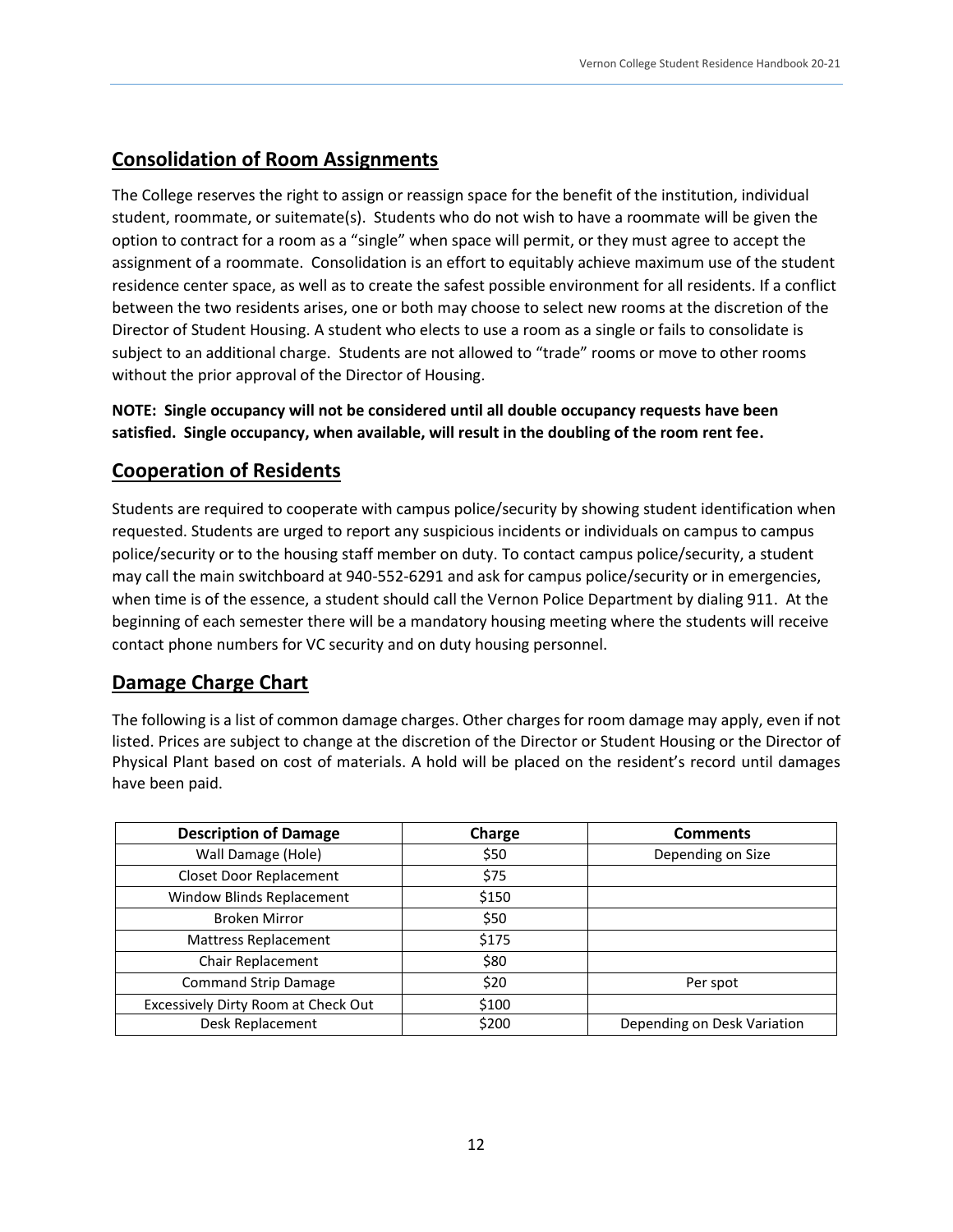## **Eligibility**

In order to be eligible to live in student housing, residents must maintain nine semester hours during the fall and spring semesters and three semester hours for each summer term. Residents must have a signed housing contract on file in the housing office prior to occupancy. Those convicted of a felony or individuals required to register by Texas law or Megan's Law are prohibited from living in Vernon College housing. **Registered Sex Offenders are prohibited from living in Vernon College Housing.**

## **Emergency Procedures**

#### FIRE EVACUATION PROCEDURES

If the fire alarm sounds, students are to evacuate the building IMMEDIATELY, following the instructions listed below.

- 1. If the door is hot to touch, do not open it. Roll up a wet towel and place it at the base of the door to prevent smoke penetration. Close windows, turn on lights, and close room doors but do not lock them.
- 2. If the door is cool to the touch, open it slowly. Leave the room, close the door, and proceed to the nearest exit/stairwell. If possible, alert other students on the way to the exit.
- 3. If smoke is present, take short breaths through the nose and stay close to the floor, crawling if possible.
- 4. Once outside, students are to report to the tennis courts in order to account for all occupants and make way for fire equipment.

A false fire alarm and/or the abuse of fire equipment (including smoke detectors) is an offense of the Texas Penal Code and may be considered a misdemeanor or felony. The College may elect to deal with these violations and/or refer them to appropriate law authorities. Violators will be subject to disciplinary action as referenced in the Student Code of Conduct published Vernon College Student Handbook.

#### TORNADO/SEVERE STORM PROCEDURES

Vernon College is located in Wilbarger County and experiences a number of severe storms. It is important for residents to stay aware of the weather and to understand the difference between a tornado watch and tornado warning. A tornado **watch** means that conditions are favorable for the development of tornadoes within the next couple of hours. A tornado **warning** means that a tornado is imminent, and students need to immediately seek shelter.



In the event of a tornado warning:

- A. The City of Vernon will sound a CONTINUOUS alarm. This indicates that a tornado has been sighted in the area and there is immediate danger.
- B.Residents should immediately go to the basement of the dormitory.
- C. Remain calm and wait for the housing staff to release the students.

#### OTHER EMERGIENCIES

Life threatening emergencies should be immediately reported to 911, followed by the Vernon College housing staff. Non-life threating emergencies should be reported to the housing or security staff.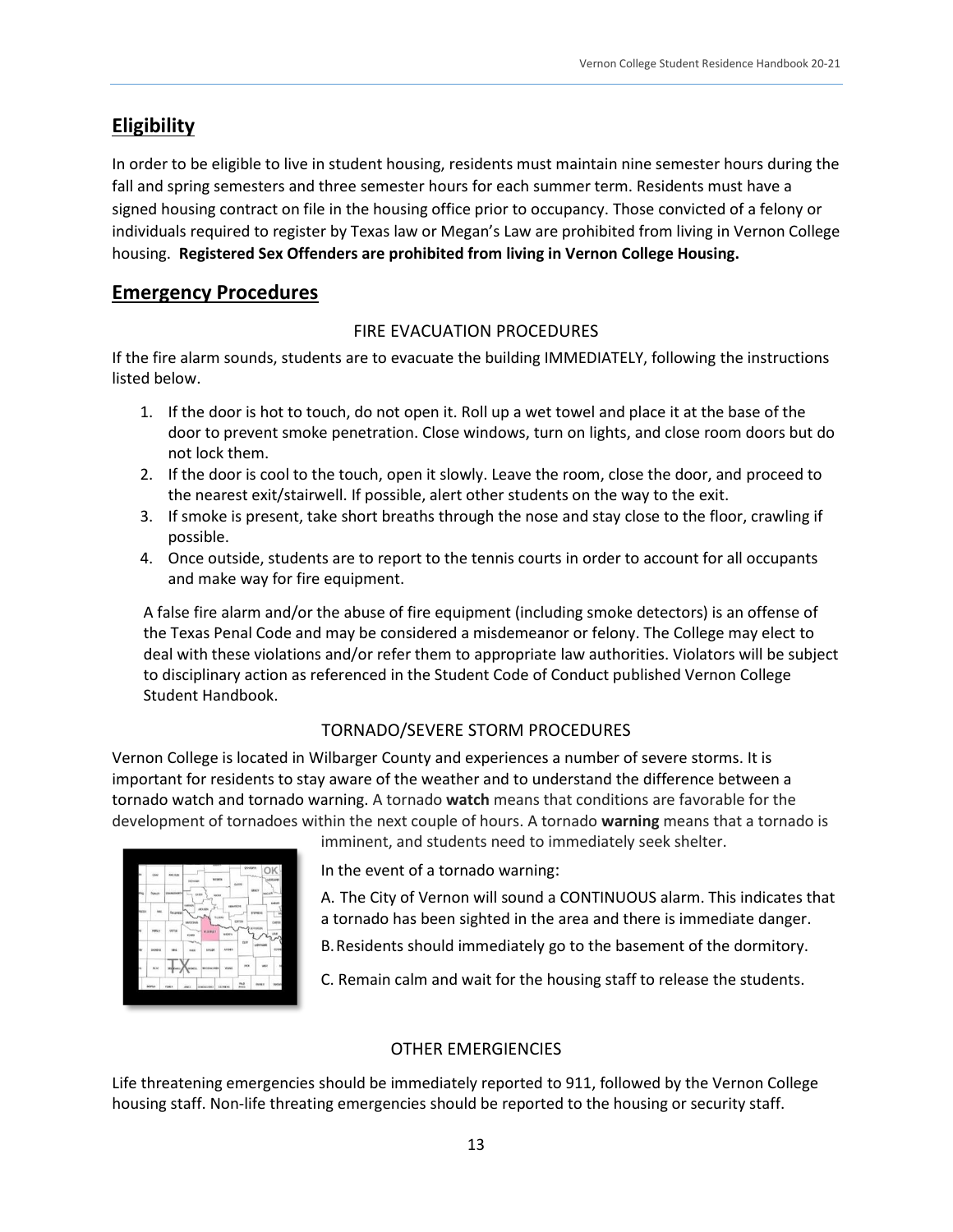## **Fines**

Housing fines will be issued by the housing staff and must be signed by the resident violators at the time of the offense. Second violations for the same offense will result in doubled fines. Repeated violations will be viewed as total disregard and lack of respect for the rules and regulations of Vernon College and will be subject to disciplinary action. Any infraction of the rules will be subject to a fine at the recommendation of the Director of Student Housing and the discretion of the Dean of Student Services. All fines will be charged to the resident's account and a hold will be placed on their records. All charges must be paid before transcripts will be issued. Residents will not be allowed to register for the next semester until their account has a \$0.00 balance. A fine chart and list of prohibited items can be found on pages at the end of this Handbook. Vernon College reserves that right to contact the parents or legal guardians of any resident under the age of 21 who has violated the drug and/or alcohol policy. (*See Illegal Drugs and Alcohol Policy.)*

## **Abuse of Fire Safety Equipment**

A false fire alarm and/or the abuse of fire equipment including fire extinguishers and smoke detectors is an offense of the Texas Penal Code and may be considered a misdemeanor or felony. The smoke detectors are not to be taken down, unplugged, or turned off and residents are not allowed to use the fire extinguishers unless there is a fire emergency. Any resident caught using an extinguisher for a nonemergency purpose will be fined for breaking this policy and will be charged for its replacement. A first offense fine is \$50. Any subsequent offense will result in another fine and/or a referral to appropriate law authorities. Safety equipment is here for your protection.

## **Housing Contract**

The housing contract is a nine-month, academic year contract for students entering housing space in the fall. Those completing their course of study in the fall or those not returning to the campus for the spring semester should notify the housing office by December 1. Students entering housing in the spring or summer will sign a contract that covers the spring or summer only. This contract governs the housing refund regulations. Residents are required to read the Housing Contract are responsible for the terms and conditions set within.

## **Illegal Drug and Alcohol Policy**

Vernon College recognizes that drug and alcohol abuse pose a serious threat on college campuses and the institution is committed to protecting the well-being and safety of its residents. The Illegal Drug and Alcohol Policy along with the sanctions and fines subjected to violators are a result of the concerning effects drugs and alcohol abuse have on a student's health, academic success, and future. Residents are also considered liable for their visitors or guests who violate the illegal drug or alcohol policy. Vernon College reserves the right under the Family Educational Rights and Privacy Act and the Higher Education Reauthorization Act of 1998 to notify parents/guardians of residents under the age of 21 and the parents/guardians of residents considered dependent students regardless of age of any violation of the Illegal Drug or Alcohol policy. **Vernon College is an alcohol and drug free institution.**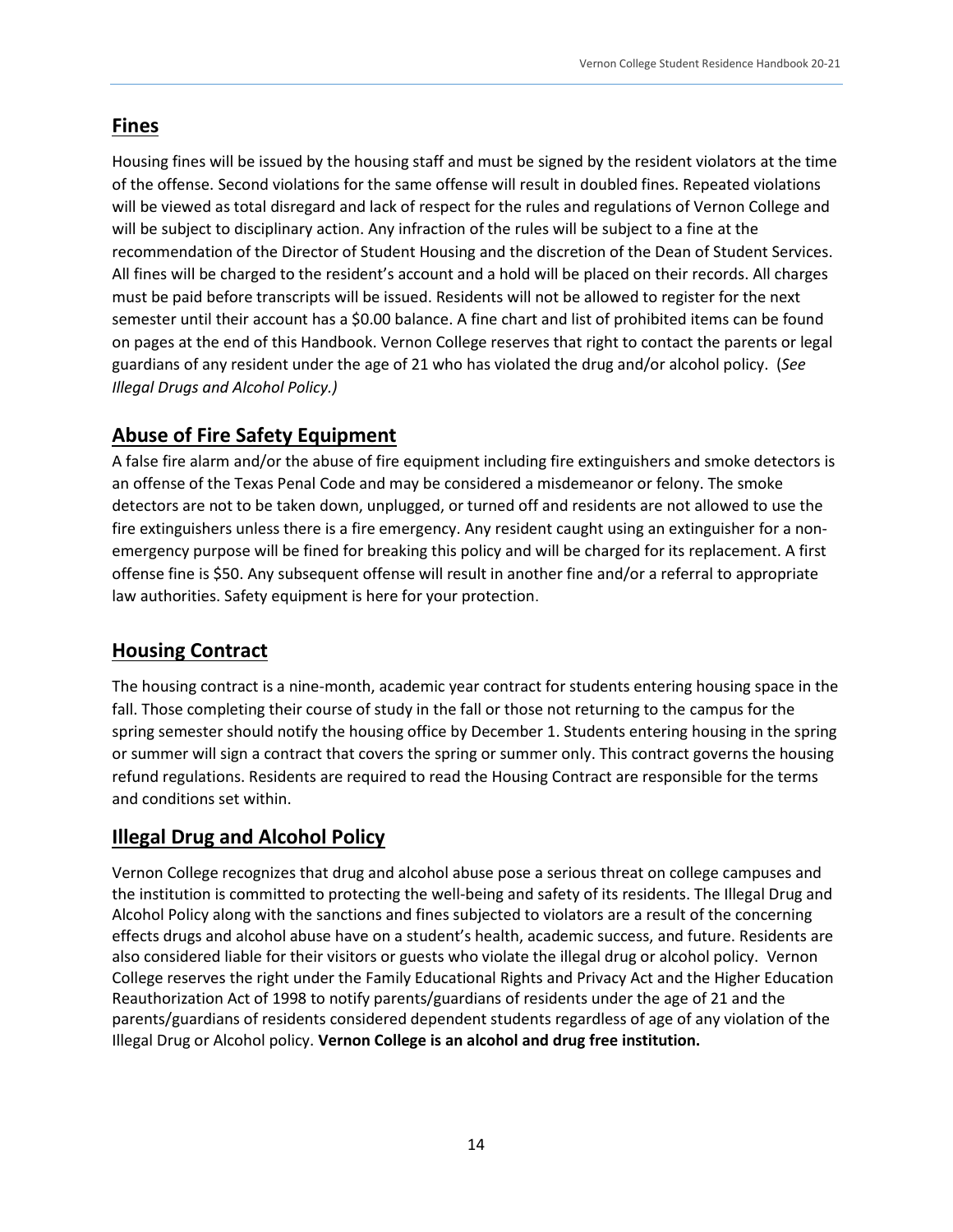#### ILLEGAL DRUG VIOLATION

Vernon College holds to a ZERO TOLERANCE policy for drug related offenses. Prohibited behavior includes possession, distribution, selling and/or the manufacturing of an illegal chemical substance in the dorm rooms or on campus property. Any resident violating this policy will immediately lose Vernon College housing privileges, will be subject to parental/guardian notification, and will be subject to disciplinary action under the Vernon College Student Code of Conduct published in the Vernon College Student Handbook. Vernon College personnel reserve the right to search all rooms at any time without notice.

## ALCOHOL VIOLATION

Alcohol is strictly prohibited on the Vernon College campus and in student housing regardless of age. Violations of this policy include the following prohibited behaviors:

- Possession of an alcoholic beverage including opened, unopened, and/ or empty containers
- Public intoxication
- Other alcohol related offenses as determined by the Director of Student Housing

Failure to comply with the Vernon College Alcohol policy will result in the fines and sanctions outlined below:

| $1st$ offense:           | \$100 Fine, Parental/Guardian notification, and |  |
|--------------------------|-------------------------------------------------|--|
|                          | referral to the Dean of Student Services        |  |
| $2nd$ offense:           | \$200 Fine, Parental/Guardian notification, and |  |
|                          | referral to the Dean of Student Services        |  |
| 3 <sup>Rd</sup> offense: | <b>Expulsion from Vernon College Housing</b>    |  |

## **Internet Access, Inappropriate Network Use, and Best Practices**

Vernon College residents have Internet access in their rooms which include wireless access and Ethernet capabilities. Residents are responsible for both maintaining their personal computers including updated virus protection and for proper use of the Internet services provided. Excess use of bandwidth, unlawful downloading and any other illegal activity will be monitored and may result in termination of service. On Vernon College computers and on personal computers connected to the Internet in the student residence centers, students may not download, upload, save, receive, send or publish web pages, e-mail, messages or other material related to, containing, or including any of the following:

- offensive material of any kind, including pornographic, obscene or other inappropriate material
- material promoting discrimination on the basis of race, gender, national origin, age, marital status, sexual orientation, religion, or disability
- information promoting, encouraging or facilitating illegal activities, including terrorism
- information or messages encouraging the use of illegal substances
- abusive, inflammatory, obscene or otherwise objectionable language
- information or messages threatening or encouraging violent behavior
	- $\circ$  copyrighted materials, including but not limited to music, movies, and software, subject to the following two exceptions: the student has paid for the downloaded item and it is downloaded to a student-owned computer in a student residence center
	- $\circ$  the student has been directed to download the item by a Vernon College instructor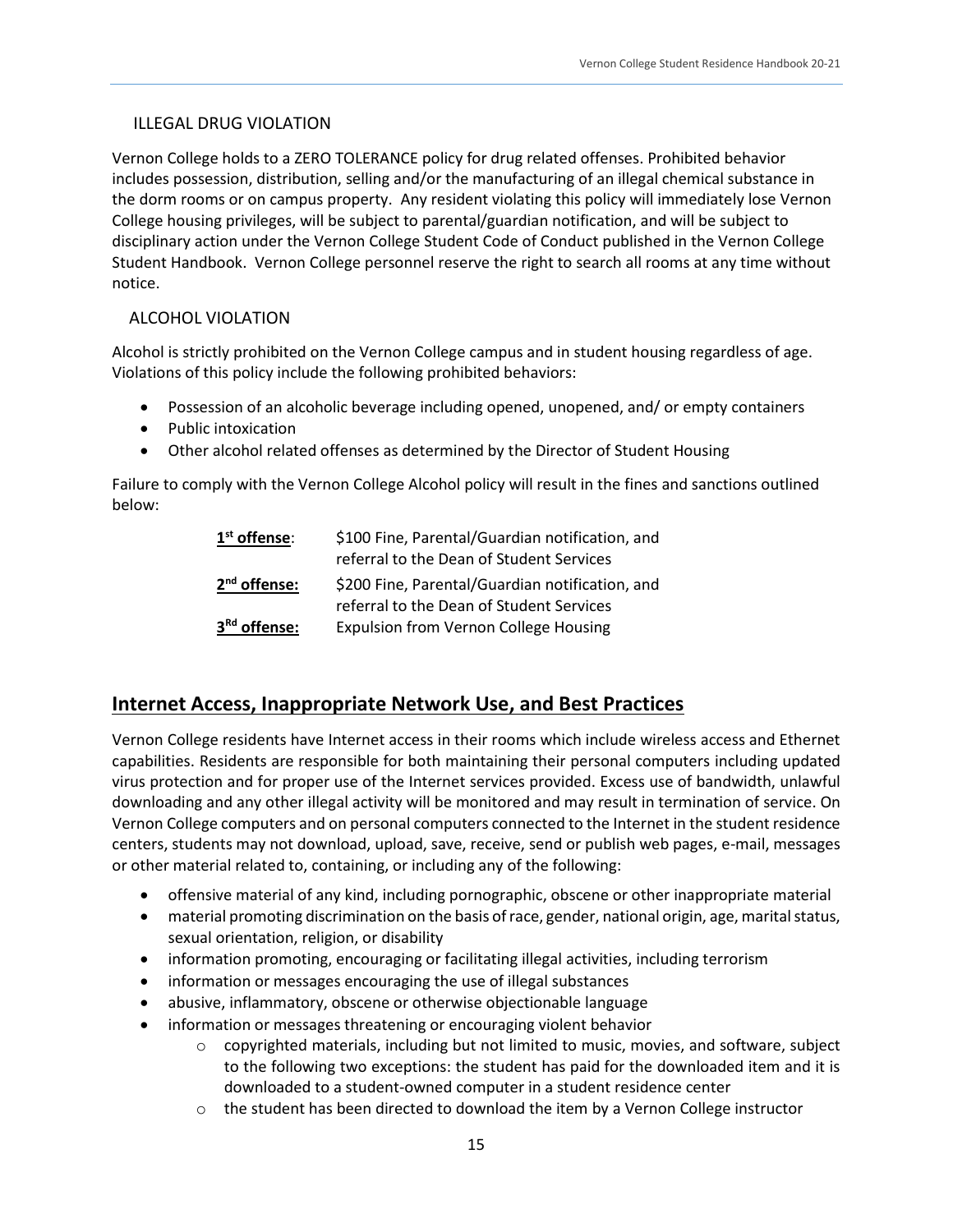- commercial advertising
- publishing material or sending messages for personal financial gain
- unethical or illegal solicitation
- sending a message with someone else's name on it
- knowingly placing a computer virus, worm or Trojan on the network
- publishing or distributing unlawful information
- sending unsolicited bulk e-mail messages commonly known as spam or
- gambling

#### INTERNET SAFETY AND BEST PRACTICES

- 1. Residents should not publish or share room or phone number, class schedules, or other personal information on a public profile or in a domain. Sharing of the information listed above is dangerous and could expose a resident to stalkers, assaults, identity theft, and other problems.
- 2. Parents, students, administrators and police may have access to these accounts or profiles; therefore, do not write anything or post any pictures considered offensive.
- 3. While the College appreciates a person's need for self-expression, the institution must conduct business and maintain a safe and secure environment for the well-being of all students. Residents are responsible for all information on public sites or social media. Photos and/or information that may violate the Vernon College Student Code of Conduct may be used to gather information to initiate fines, room searches, and/or investigations.

## **Laundry Room**

A laundry room with washing machines and dryers is provided in the Student Residence Center for resident use only. Malfunctioning laundry room equipment should be reported to the Director of Student Housing immediately. The college is not responsible for items left in the laundry room. Equipment and/or furniture in the laundry and lobby area must not be removed.

#### **Lock-out and Key Policy**

Each resident is provided with one room key and one mailbox key at check-in. Sharing or switching keys with other residents or with guests is strictly prohibited, as it is a security violation. Residents should carry keys with them at all times and must immediately report to the Director of Housing if keys are lost, stolen, or damaged. Once reported, a room replacement key and lock will be issued and the resident charged with a replacement fee of \$50. The cost for a replacement mailbox replacement key is \$10. Both keys (room and mailbox) must be turned in at check-out; and failure to do so will result in fees. Residents are prohibited from tampering with college locks or installing new or additional locks or bolts. Altering or duplicating any room or mailbox keys will result in key and lock replacement fees and may result in charges through the Vernon College Code of Student Conduct. Residents are allowed three free "lock-outs" per semester. After the third lock out a \$10 fee will be assessed then and for each additional "lock-outs". This includes the main door and the suite bathroom door.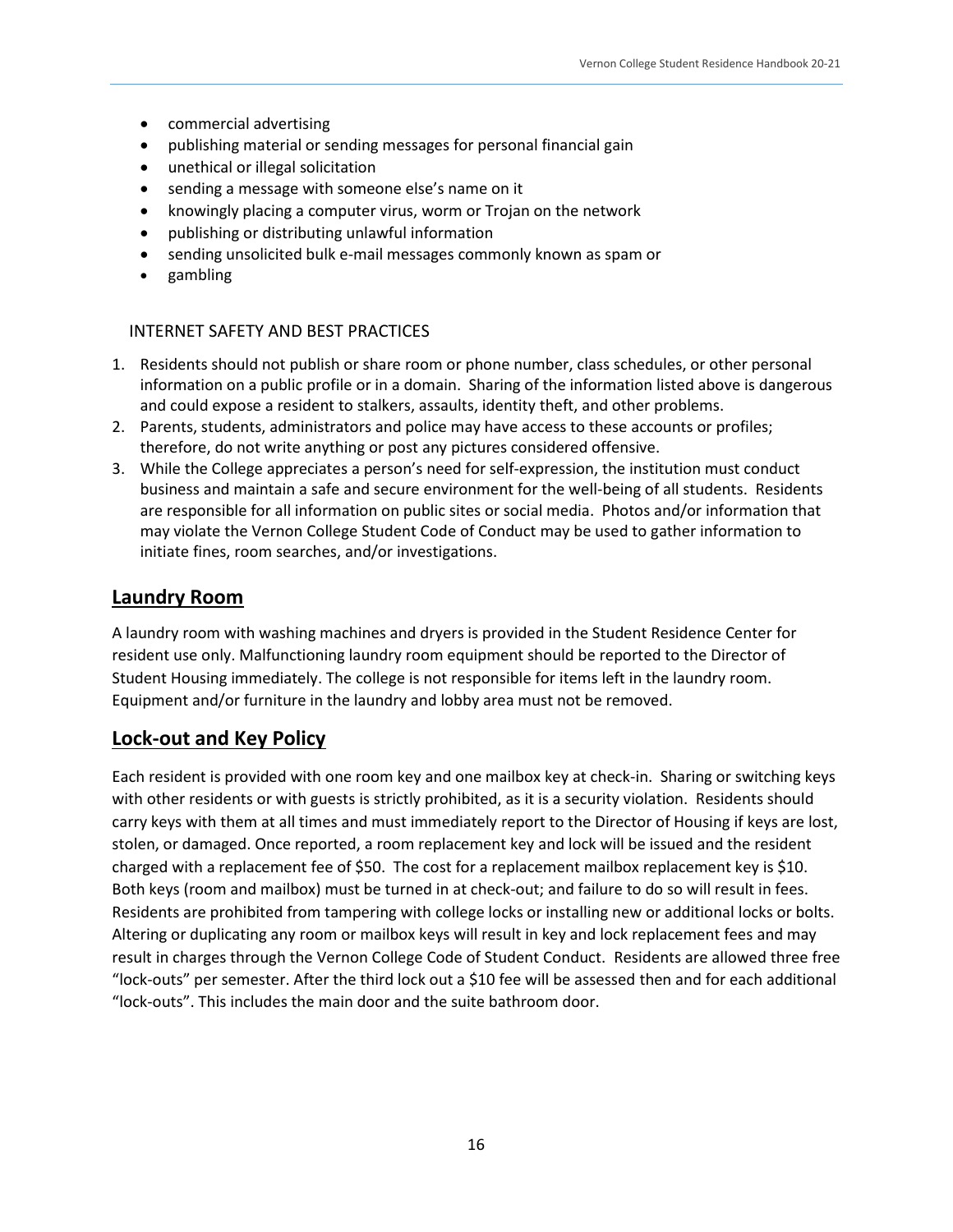## **Mail and Packages**

Mail is delivered to the Vernon campus by the U.S. Postal Service, Monday through Friday. It is important for residents to check their mailbox periodically, as they will be held responsible for any and all information distributed. Mail will be placed in student mailboxes by resident hall staff by 4:00 p.m., Monday-Friday. The housing staff will put a notice in the post box alerting students that they have a package and of the time and place the package may be picked up.

## **Maintenance**

Student residents must report all maintenance problems to a member of the housing staff. Maintenance services are provided by the physical plant personnel. Residents are prohibited from attempting to fix a maintenance issues. The College reserves the right for an authorized member of the maintenance or IT staff to enter a room, without advance warning, in order to provide repairs, improvements, or assess damages.

## **Missing Residents**

The Vernon College Housing Department takes potential missing residents very seriously. The National Child Search Assistance Act allows police to report missing persons under 21 to the National Crime Information Center. Residents are required to list a confidential name on the emergency contact information form to be notified in the event they are reported missing. When a missing person report is submitted regarding a student residing in Vernon College Housing, staff will follow the protocol as outlined in the *Student Handbook*.

## **Prohibited Items**

The following items shall not be used or held in the student's room, storage areas, basement, or lobby; violations will result in the item(s) being confiscated and fines assessed.

- 1. Firearms The open carry of firearms is prohibited on any College District campus or center premises, including all public driveway, street, sidewalk, or parking area. Those individuals who lawfully hold a license to carry may carry a concealed handgun on College District property unless otherwise prohibited by law or policy. This policy does not apply to commissioned peace officers.
	- a. License holders must follow applicable state laws and College District policy and procedures.
	- b. License holders may be asked to show proof of license to a commissioned peace officer in accordance with law.
	- c. A person, including employees acting outside their duties, whose possession, use or storage of a handgun results in personal injury or property damage shall be personally liable for the injury or damage.
	- d. The College District shall not provide general storage for firearms.
	- e. License holders shall either carry the concealed weapon their person or store the weapon in a secure gun storage provided by the resident that has been approved by the College District's police department. The weapon should only be visible during the time it takes to transfer the weapon form their person to their locked container.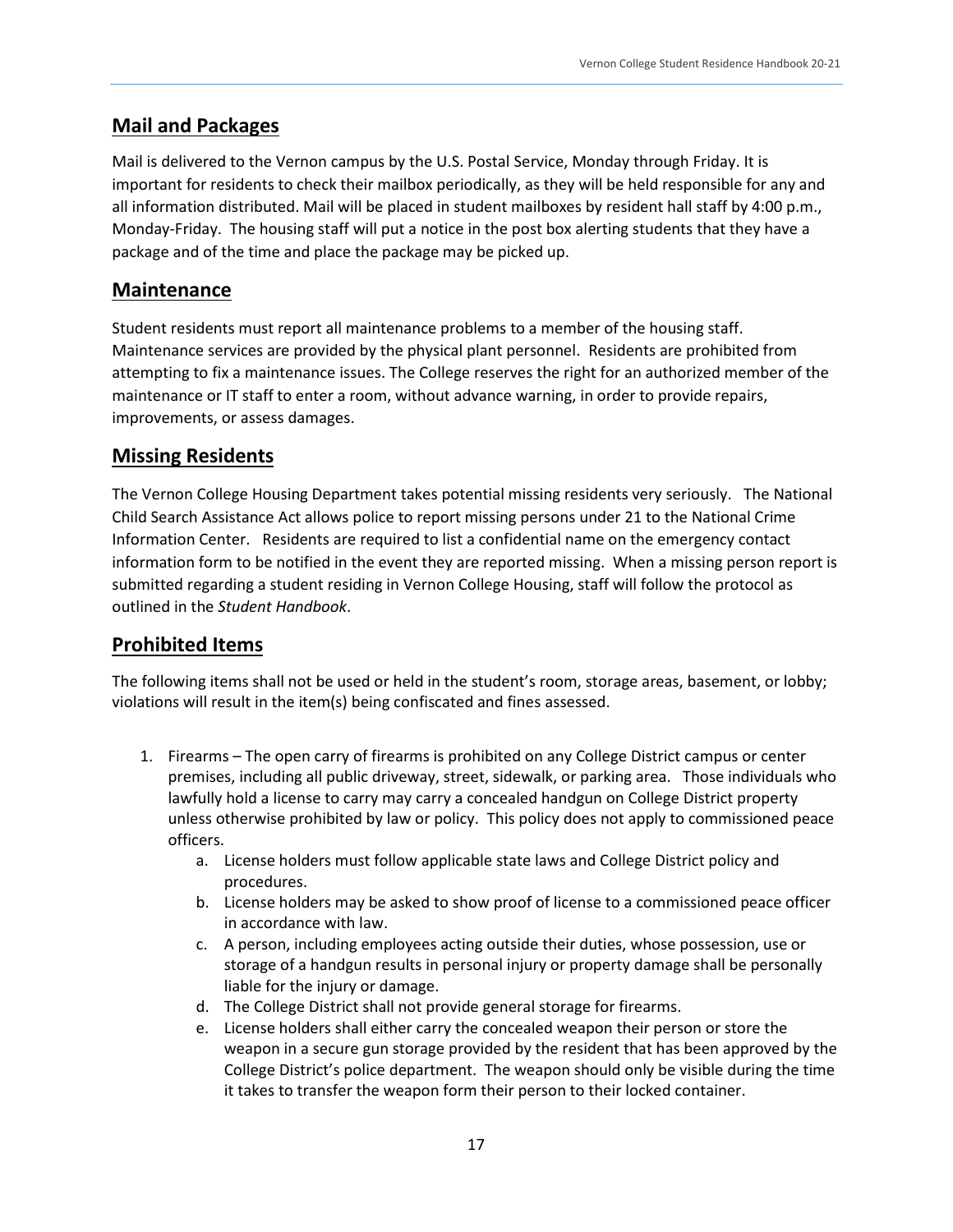- f. Violations of College District rules that are also violations of state law may be prosecuted criminally.
- 2. Explosives (including firecrackers, fireworks, etc.), incendiary devices, instruments designed to expel a projectile with use of pressurized air (like a BB gun), weapons including hunting bows, arrows, illegal knives, martial arts equipment, hazardous chemicals, gasoline driven vehicles of any kind i.e. motorcycles, vehicle parts, heavy repair equipment or accessories to any vehicle or engine parts.
- 3. Prohibited appliances.
	- i. Hot plate
	- ii. Toaster
	- iii. Toaster oven
	- iv. Electric grill or griddle
	- v. Space heaters that are not a personal size or do not meet minimum fire protection safety requirements including an automatic shut off
	- vi. Microwave ovens must use less than ten (10) amps of power. Refrigerators must be 4.5 C.F. or less.
	- vii. Amplifiers
- 4. Outside television or radio antennas.
- 5. Waterbeds or water filled furniture.
- 6. Pictures or items deemed by the Director of Housing to be obscene or pornographic.
- 7. Street signs and other public signs are considered to be stolen property and are not allowed in College Housing.
- 8. Open flames including candles, incense or hookahs.

## **Quiet Hours**

Living in college housing requires that each student be considerate of other residents. No individual, in attempting to exercise her/his right, may impose on the personal rights and liberties of others living in college housing. Therefore, housing will maintain quiet hours each evening from 11:00 p.m. until 9:00 a.m. Music, conversation, etc., must be quiet enough that anyone outside the room will not be disturbed. Students that violate the quiet hour policy will be fined as follows; first offense \$25, second offense \$50. A third offense will be fined and deemed as complete disregard for rules and will be referred to the Dean of Student Services for disciplinary action.

## **Recreational Activities**

Vernon College offers a variety of recreational activities for residents. Examples include: tennis, sand volleyball, basketball, sporting equipment, various lawn games, and grills. Recreational equipment will be signed in and out with housing staff. With regard to grilling, students are responsible for their supplies as well as being aware of burn bans for Wilbarger County. Fees will be assessed by the Director of Student Housing for loss or damage of all equipment.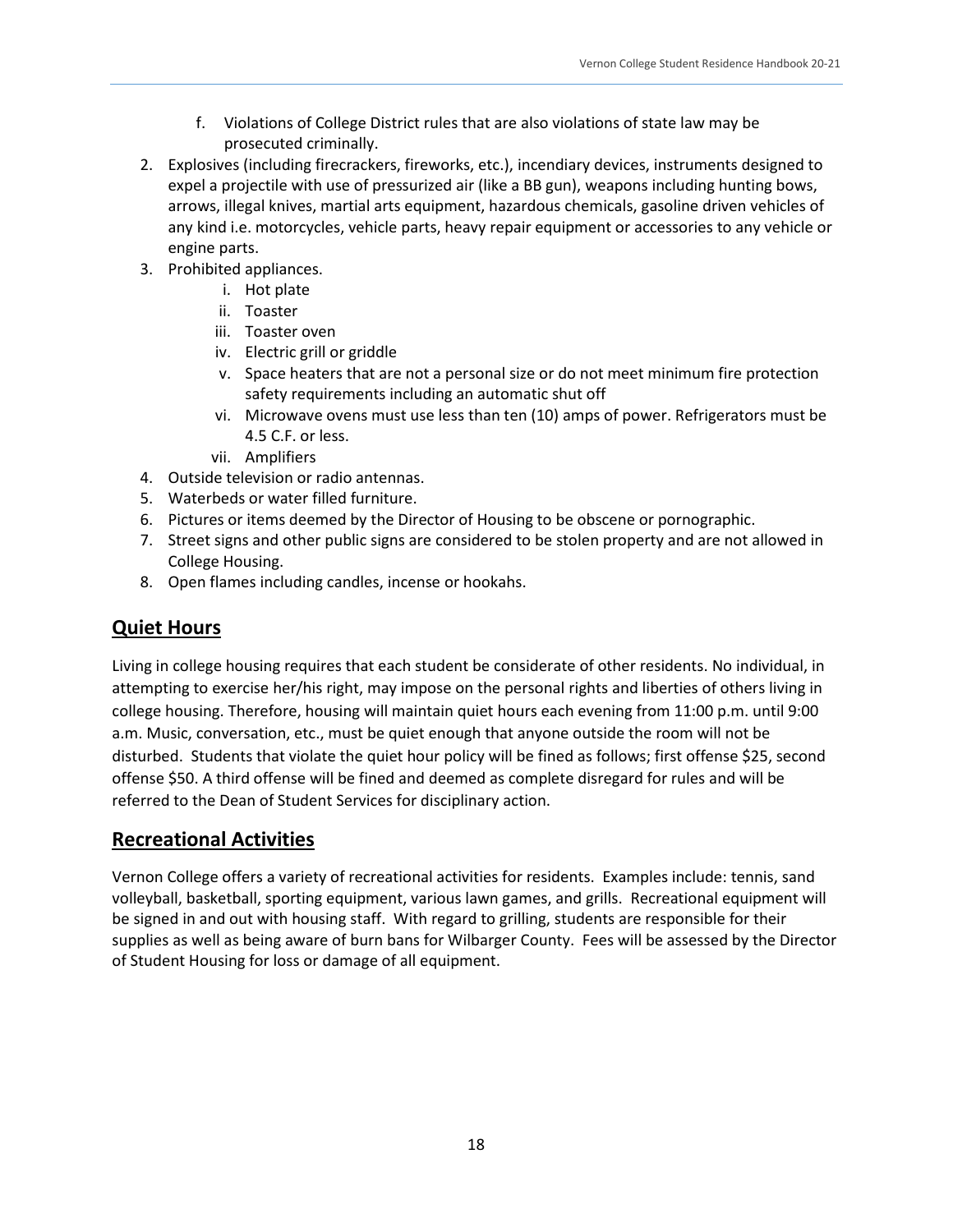## **Residential Staff**

Vernon College residents are prohibited from disturbing, harassing, or interfering with the residential staff in the performance of their duties. The Director of Student Housing and staff are employees of Vernon College and are responsible for the operation of student housing. Their goals are as follows:

- to foster an academic environment favorable to successful scholastic experiences
- to aid the resident in transition from the family environment to that of the broader social and educational community
- to promote mature, realistic daily living
- to promote proper habits for good mental and physical health
- to promote participation in democratic group environment
- to work toward the development of a sense of community among all residents
- to create and foster an interpersonal environment that embraces diversity and celebrates individual differences

Housing staff members are available 24/7 to help with information, maintenance requests, and other general housing issues. It is the responsibility of the resident to know which housing staff member is on duty and to be sensitive to the privacy needs of all off duty staff. A Residence Hall Duty Calendar is posted on the Housing Office Door and the staff member on duty as well as their contact information is always identified.

## **Right of Entry and Search**

The College reserves the right of entry into residents' rooms for the purpose of inspection, verification of occupancy, safety, health maintenance, and to reclaim college property. Rooms may also be entered at break periods to insure that established closing procedures have been followed. College officials, upon proper identification and purpose, may enter rooms without consent if either probable cause and/or an emergency situations exist. The Dean of Student Services, Director of Student Housing, housing staff, and maintenance and custodial staff have master keys in order to serve these conditions.

## **Room, Board, and Deposit Refunds**

Except in cases where medical reasons preclude being enrolled in college, room rent is nonrefundable. Students **withdrawing from classes** and leaving before the end of the semester will be refunded the unused portion of their meal plans. For purposes of refund, "unused portion" will be defined as the remainder of weeks in the semester, immediately after the date the checkout card is signed. No refund is made for missed or unused meals. If a student makes partial payment and moves out prior to making full payment, that student is liable for the entire portion of the semester room fee. It is the responsibility of the student to request her/his room deposit refund. Failure to properly check out will result in forfeiture of the deposit. Students vacating housing spaces prior to the conclusion of a semester will forfeit their room reservation deposits. Any room deposit not requested following the student's last date of room occupancy will become the property of the College. Room deposits not forfeited or refunded may be applied toward a future enrollment period upon request.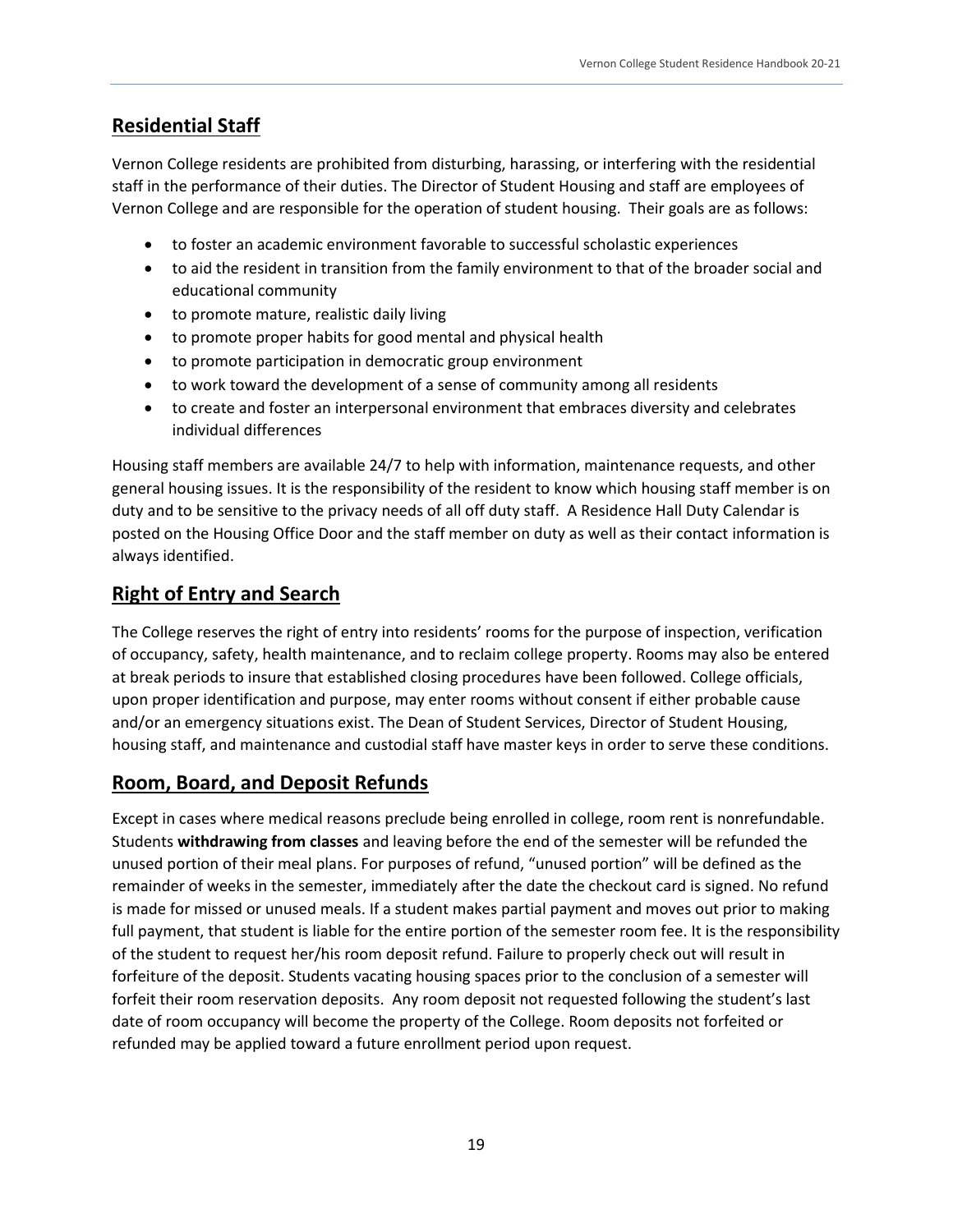## **Sexual Harassment Policy**

It is the policy of Vernon College to provide an environment free from implicit and explicit sexual behavior used to control, influence, or adversely affect the well-being of any member of the College community. Harassment on the basis of sex is a violation of Title IX of the Education Amendments Act of 1972 and Title VII of the Civil Rights Act of 1964. Sexual harassment of any individual is inappropriate and unacceptable and is grounds for disciplinary action. Please see the Vernon College Student Handbook for the college's definition of sexual harassment and the complaint procedure.

## **Solicitation Policy**

Solicitation by a resident is prohibited. This includes but is not limited to babysitting, the selling of concessions, or the distribution of unapproved literature. Any door-to-door salesperson, flyers, or brochures must be brought to the attention of a housing staff member.

## **Telephone Waivers and Policy**

All dorm rooms are equipped with a modular telephone jack and land line phone. Local phone service is provided in each room. In room long distance service is available through credit cards, phone cards, and collect calls. Damaged or broken phones will be charged to the student. Students are responsible for informing the Housing staff of any problems with their room phone. If a resident chooses not to use the school provided telephone and surrenders it to the housing office she/he must sign a waiver at check-in, which includes an emergency number that can be used to reach the student.

## **Tobacco Policy**

The use of smokeless tobacco, including snuff and chewing tobacco, is prohibited in all Vernon College buildings. Evidence of use of smokeless tobacco inside buildings including "spit cups" or spitting in sinks will be seen as evidence of use, and it result in a tobacco fine. Smoking is prohibited in all buildings on campus including common rooms in the Student Residence Center. This includes but is not limited to: ecigarettes, vapes, EC's, electronic nicotine delivery systems (ENDS) or hookahs.

## **Transferring Rooms**

Roommates and room assignments are chosen at random by the Director of Student Housing. Athletic team members are assigned rooms in collaboration with the coaching staff. Vernon College will attempt to honor room and roommate changes. Should a resident wish to change roommates she/he must contact the Director of Student Housing, at which time the student may be reassigned a room and must follow standard check-out procedures. Residents are not allowed to switch rooms and room keys without the permission of the Director of Housing. Residents not complying with this rule may be subject to fines.

## **Vehicle Registration**

Residents with vehicles are required to register their vehicles with the campus police. Parking permits are to be displayed on the lower rear windshield driver's side of vehicle. Parking in emergency, fire, reserved, or delivery lanes will result in a ticket. In addition, only those authorized to park in handicapped spaces may do so. Refer to "Parking Regulations" in the Vernon College Student Handbook.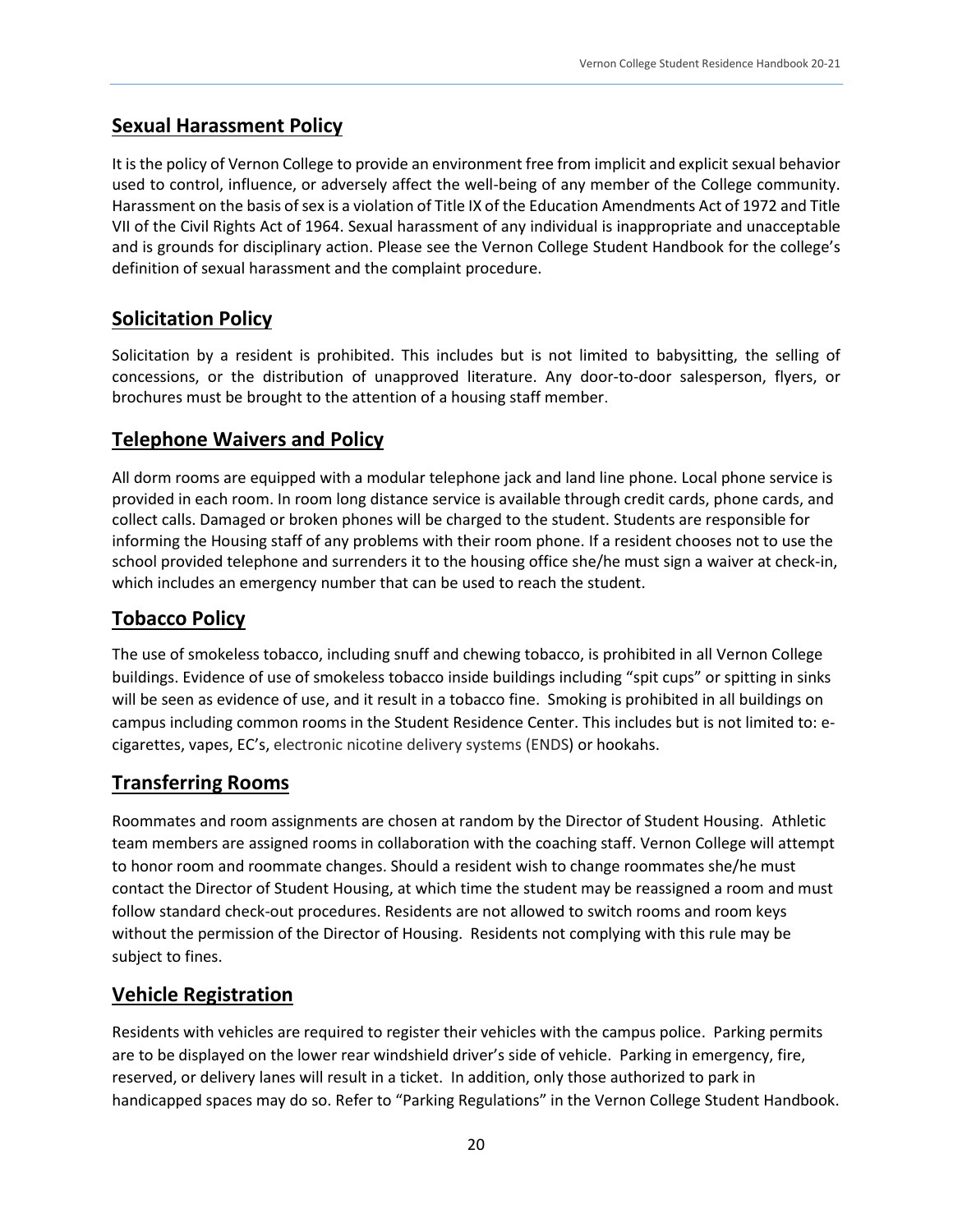Residents are asked to park vehicles in marked spaces, in the designated Student Residence Hall parking lots. Students who also bring stock trailers may not park those trailers in the Residence Hall parking lots; stock trailers should be parked at the on campus rodeo facility.

#### **Visitation and Guest Policies**

#### STUDENT HOUSING VISITATION POLICY

There is no curfew for residents, however, there are visitation hours. Students are not to congregate around the outside, by the dorm rooms, past the visitation hours. All guests not registered for overnight visitation are permitted to visit students in their rooms only in accordance with the following schedule:

Sunday – Thursday  $9:00$  a.m. to 11:00 p.m. Friday - Saturday 9:00 a.m. to 12:30 a.m.

#### GUEST POLICY

Residents may have an overnight guest in her/his room, if approved in advance, by the Director of Student Housing. Overnight guests must register with the Director of Student Housing by 3 pm on the day they are planning to stay. Host residents must inform roommates and suitemates of an overnight guest. Unregistered guests will be asked to leave the campus at the end of normal visitation hours. Residents caught with an unregistered, non-resident guest after said hours will be fined \$50 for a first offense and \$100 for a second. A third offense will result in a fine and possible expulsion from the dorms. Guests must understand the rules and regulations of Vernon College housing. The host resident will be held responsible for the conduct of the guest. The guest must not be left unattended if the host resident will be gone for any length of time. Residents may not "loan" their key to non-resident guests.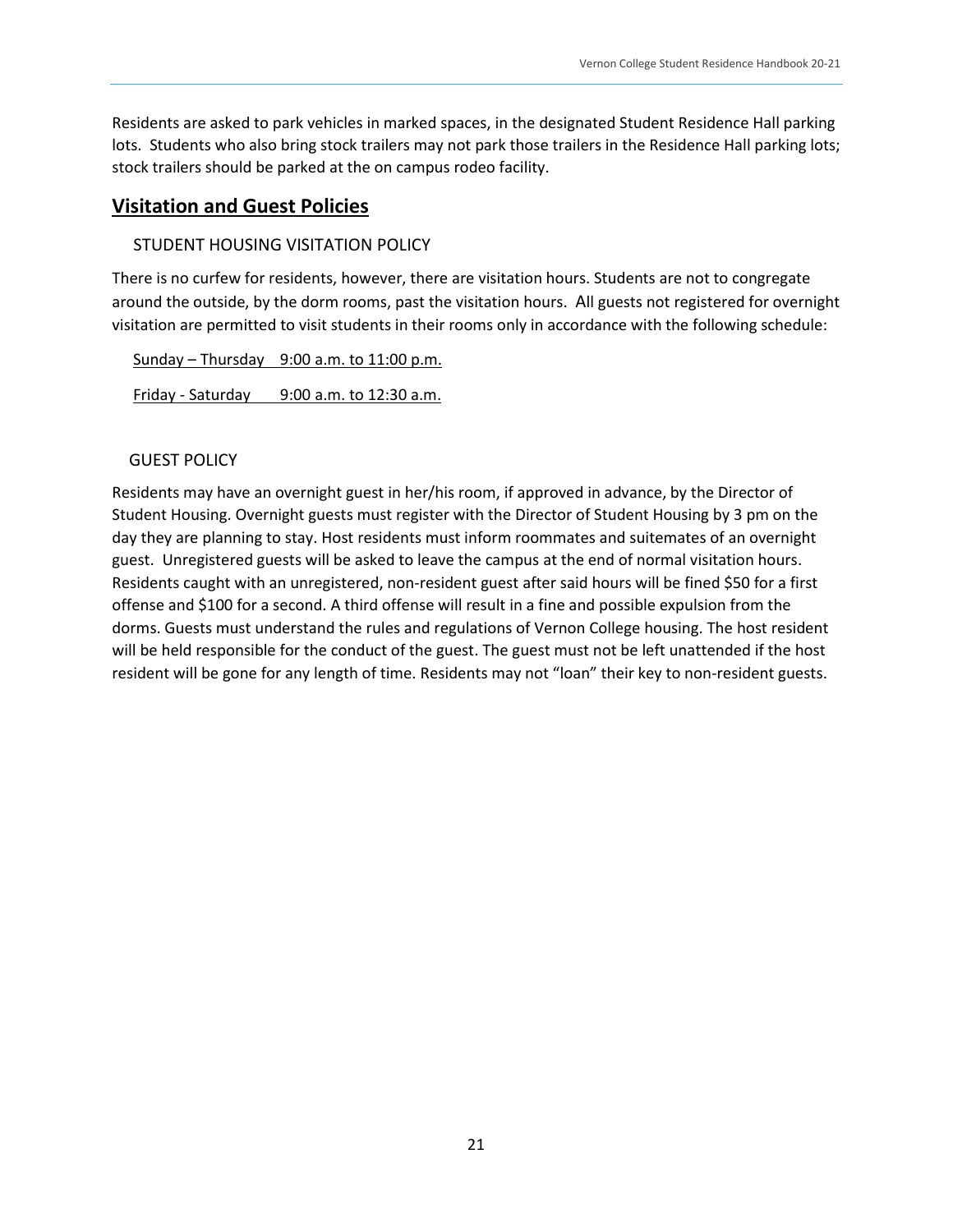# STUDENT LIFE AND COLLEGE SERVICES

## **Counseling**

Confidential and professional counseling assistance is available for Vernon College students through the Division of Student Services. Members of the Housing staff are not licensed counselors, however, they may refer a students to see a Vernon College counselor for assistance. Students displaying signs of alcoholism, eating disorders, suicidal behaviors, cutting, self-harm, or any other disconcerting behaviors as identified by the staff and Director of Student Housing, will immediately be referred to a Vernon College counselor and/or an outside mental health professional.

## **Dining and Meal Plan**

Board is provided as part of the fees for both the fall and spring semesters and is mandatory for all student residents. Board consists of fifteen meals per week (three meals per day, Monday-Friday) for fall and spring semester. Meals not eaten are not transferable to others. No board is included in summer contracts. Meals are not served on holidays.

## **Getting Along with a Roommate/Suitemates**

Displaying honesty, consideration, mutual respect, effective communication, compromise, and understanding, are important attributes in learning to live with a roommate/suitemates. If a resident experiences initial difficulties in adjusting to a new roommate/suitemate or to student housing life, they should remember that they are not alone.It would be surprising if residents felt at home right away. The following steps work towards establishing an amicable relationship with a roommate/suitemates.

- A. Communicate discuss "pet peeves", personal habits, sleeping and rising schedules, musical tastes, and other needs, wants, and expectations.
- B. Set ground rules How is the room going to be divided? Who gets first dibs on bathroom/shower and on what days? When and who is going to clean the bathroom? Who can borrow what, when, and for how long? What will studying time be? What about overnight guests? Be sure to make arrangements in advance and keep them.
- C. Be respectful and follow the Golden Rule. *"Do unto others what you would have them do unto you*."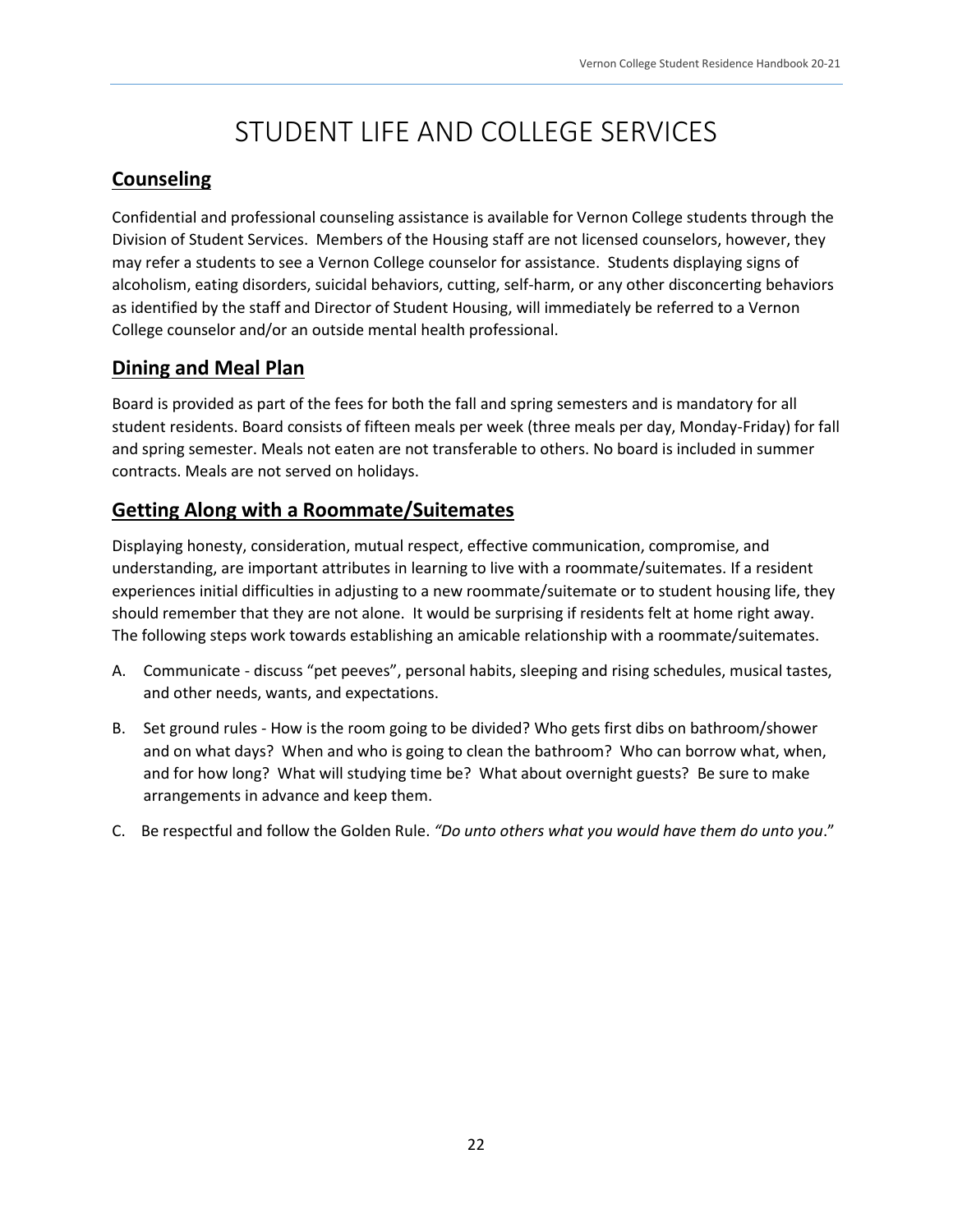## **Health Care Clinic**

The Health Care Clinic is available to all students attending the Vernon campus. Vernon campus students support the clinic through a service fee paid at registration. Prevention is the primary goal of the Vernon College Health Care Clinic. The scope of the Health Care Clinic includes treatment of students' injuries and illnesses as well as to provide students with the tools they need to maintain a state of optimum health. The clinic serves as a resource in areas of health promotion, health maintenance, and health education. The clinic is staffed by a nurse and a family practice physician on a scheduled basis.

> Fall and Spring Semesters Monday and Wednesday – 2-5 pm Tuesday and Thursday – 2-4 pm

Doctor's hours – Tuesday 3-4 pm

After the Health Care Clinic is closed, students becoming ill or receiving injuries are referred to the emergency room of the Wilbarger General Hospital (across the street from Vernon College).

Health insurance policies for students are available. These policies are issued by private agencies authorized by the College. Policy brochures may be obtained at registration or by contacting the Student Services Division.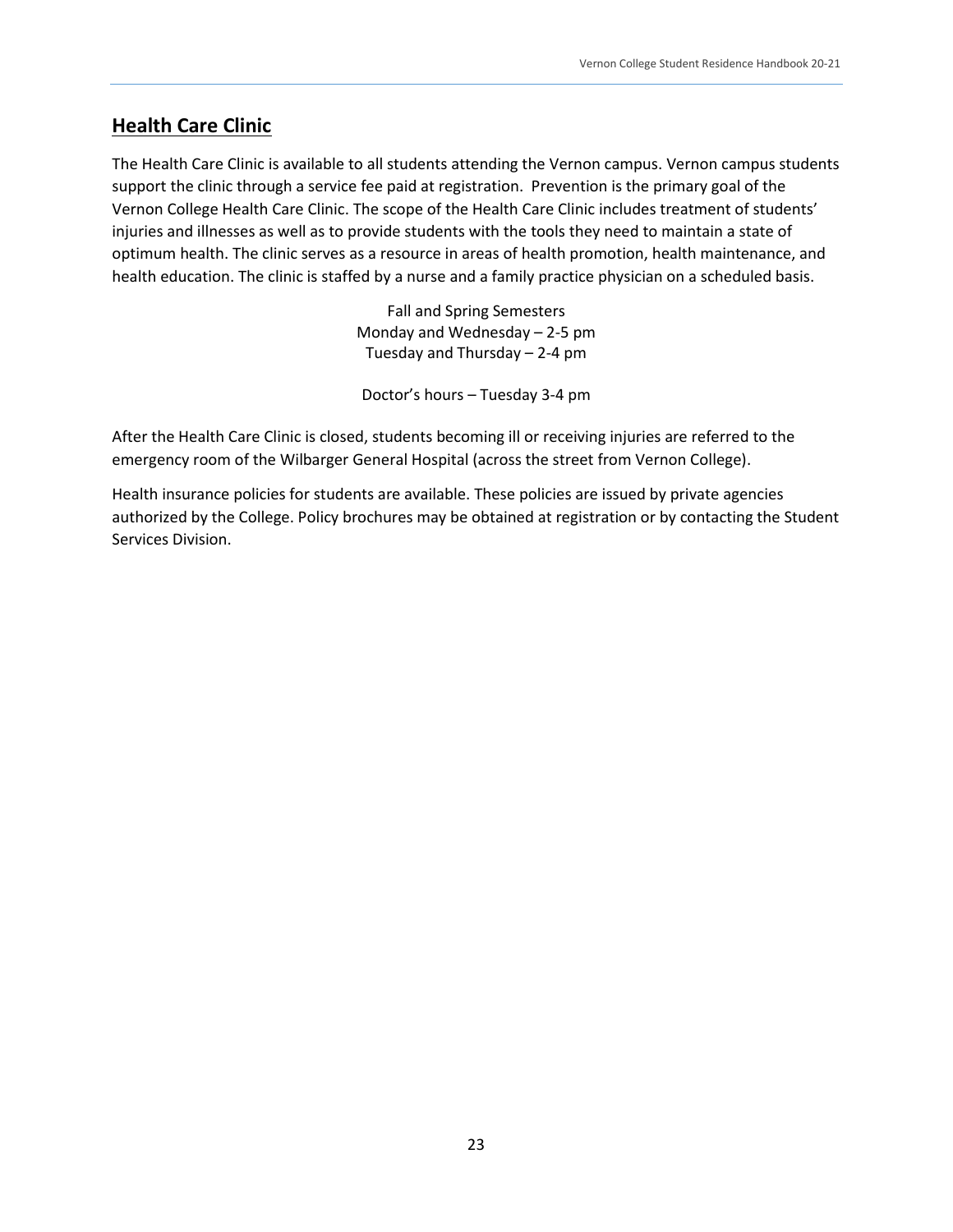## **Vernon College Title IX Policy**

Vernon College employees strive to foster a safe and healthy learning culture. Title IX of the Educational Amendments of 1972 is an all-encompassing federal law that prohibits discrimination based on the gender of students and employees of educational institutions which receive federal financial assistance. Sex discrimination includes sexual harassment and sexual assault. Title IX states that "no person in the United States shall, on the basis of sex, be excluded from participation in, be denied the benefits of, or be subjected to discrimination under any education program or activity receiving Federal financial assistance…"

**Vernon College Title IX Coordinator (for employees) Haven David Director of Human Resources 4400 College Drive Osborne Administration Building Vernon, Texas 76384 940.552.6291 hdavid@vernoncollege.edu**

**Vernon College Title IX Deputy Coordinator (for students) Kristin Harris Dean of Student Services 4400 College Drive Osborne Administration Building Vernon, Texas 76384 940.552.6291 kharris@vernoncollege.edu**

Vernon College's Sexual Assault Policy and Procedures prohibits sexual misconduct, which includes: sexual assault, sexual harassment, sexual exploitation, stalking, dating and domestic violence. Additionally, the College prohibits retaliation against any individual who brings a good faith complaint under the policy, participates in the resolution process, or assists as a bystander to prevent sexual misconduct of any kind.

Vernon College encourages all student and employees to immediately report incidents of sexual misconduct. Designated Student Services professionals, Campus Police, and the Title IX Coordinator are available as resources. Specific information for the Vernon College Sexual Assault Policy can be found at https://www.vernoncollege.edu/sexual-assault

Vernon College's Sexual Assault Policy, the Vernon College Employee Handbook, and the Vernon College Student Handbook outline the steps for conducting investigations, leveling charges, coordinating hearings, and notifying both the complainant and the respondent throughout the process. Vernon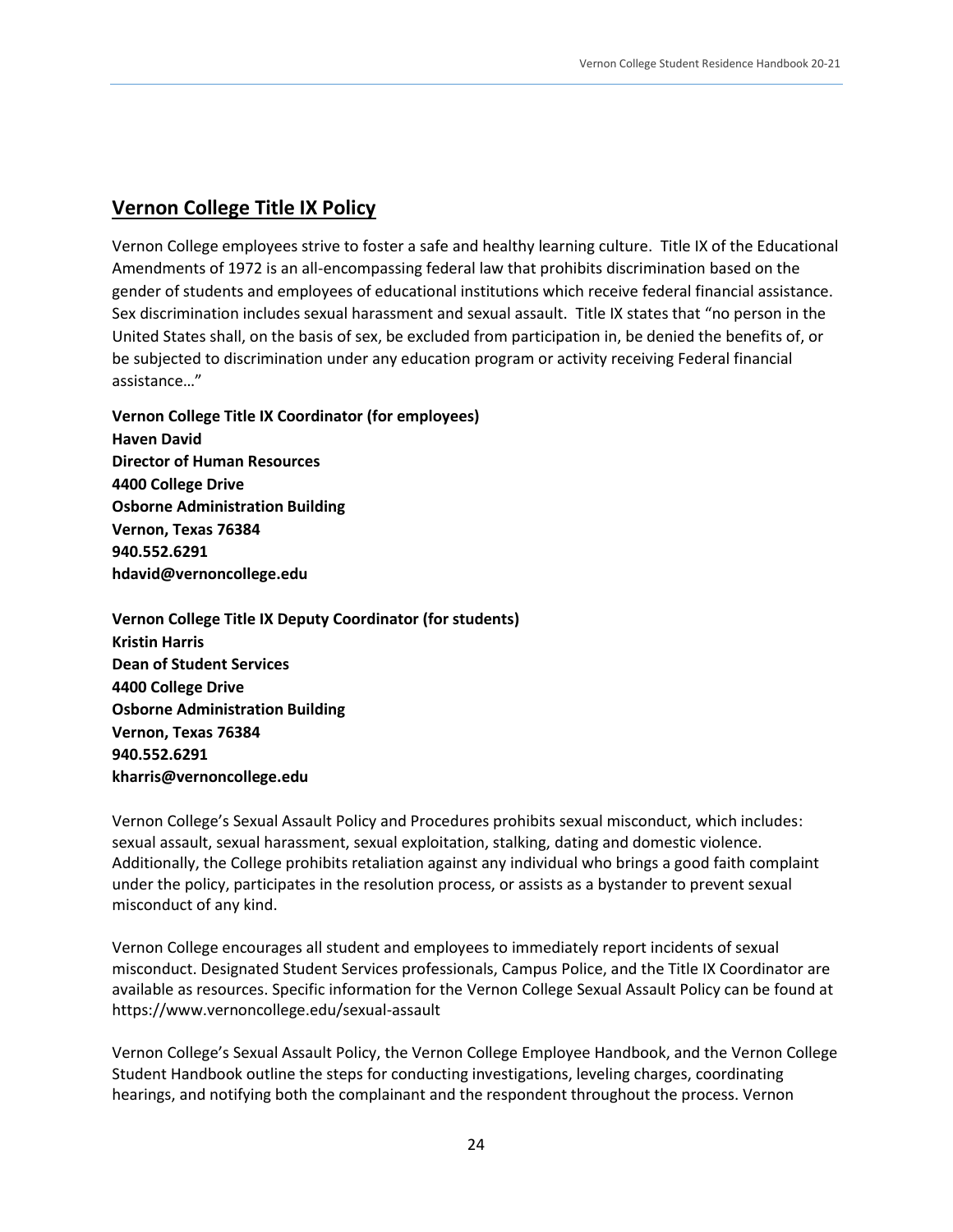College administration will always defer to local law enforcement during investigations involving a criminal matter as to not jeopardize legal proceedings. The respondent and the complainant involved in alleged sexual misconduct cases are entitled to be accompanied to any disciplinary hearings by a hearing advisor of their choice. The respondent and the complainant are also entitled to prompt notification of the outcome of these proceedings as outlined in procedures.

Important Resources: Vernon College Student Handbook, Vernon College Employee Handbook, Vernon College Sexual Assault Policy and Procedures, Vernon College Anonymous Crime Reporting.

The United States Department of Education's Office for Civil Rights (OCR) is in charge of enforcing Title IX.

Information regarding OCR can be found at: https://www2.ed.gov/about/offices/list/ocr/docs/tix\_dis.html

#### **Approved by the Vernon College Board of Trustees April 10, 2019**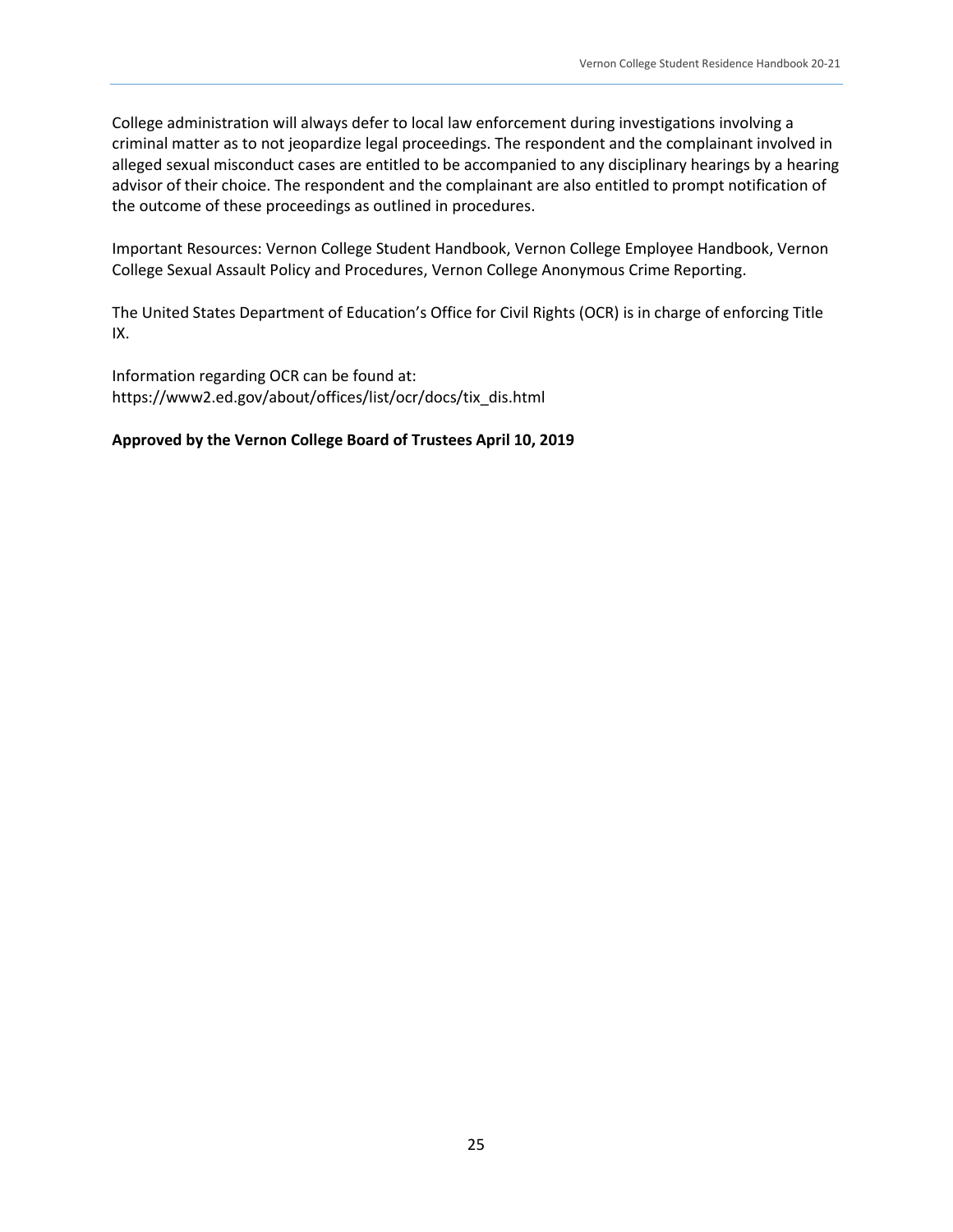## **NOTES**

#### *Accreditations*

Vernon College is accredited by the Southern Association of Colleges and Schools Commission on Colleges to award Associate's degrees. Contact the Southern Association of Colleges and Schools Commission on Colleges at 1866 Southern Lane, Decatur, Georgia 30033-4097 or call 404-679-4500 about the accreditation of Vernon College.

Vernon College is an affirmative action/equal opportunity educational institution and employer. Its students and employees are selected and/or assigned without regard to their race, age, color, gender, religion, national origin, or disability consistent with Titles IV, VI, and VII of the Civil Rights Act of 1964, and Titles IV and IX of the Higher Education Act as amended in 1972 and 1976, and with Executive Order 11246 as amended by Executive Order 11375, Section 504, Rehabilitation Act of 1973 (PL-93-112) and Americans with Disabilities Act of 1990.

For information about individual rights and grievance procedures, contact Haven David, Director of Human Resources, Vernon College, 4400 College Drive, Vernon, TX 76384, telephone number (940) 552-6291 ext. 232